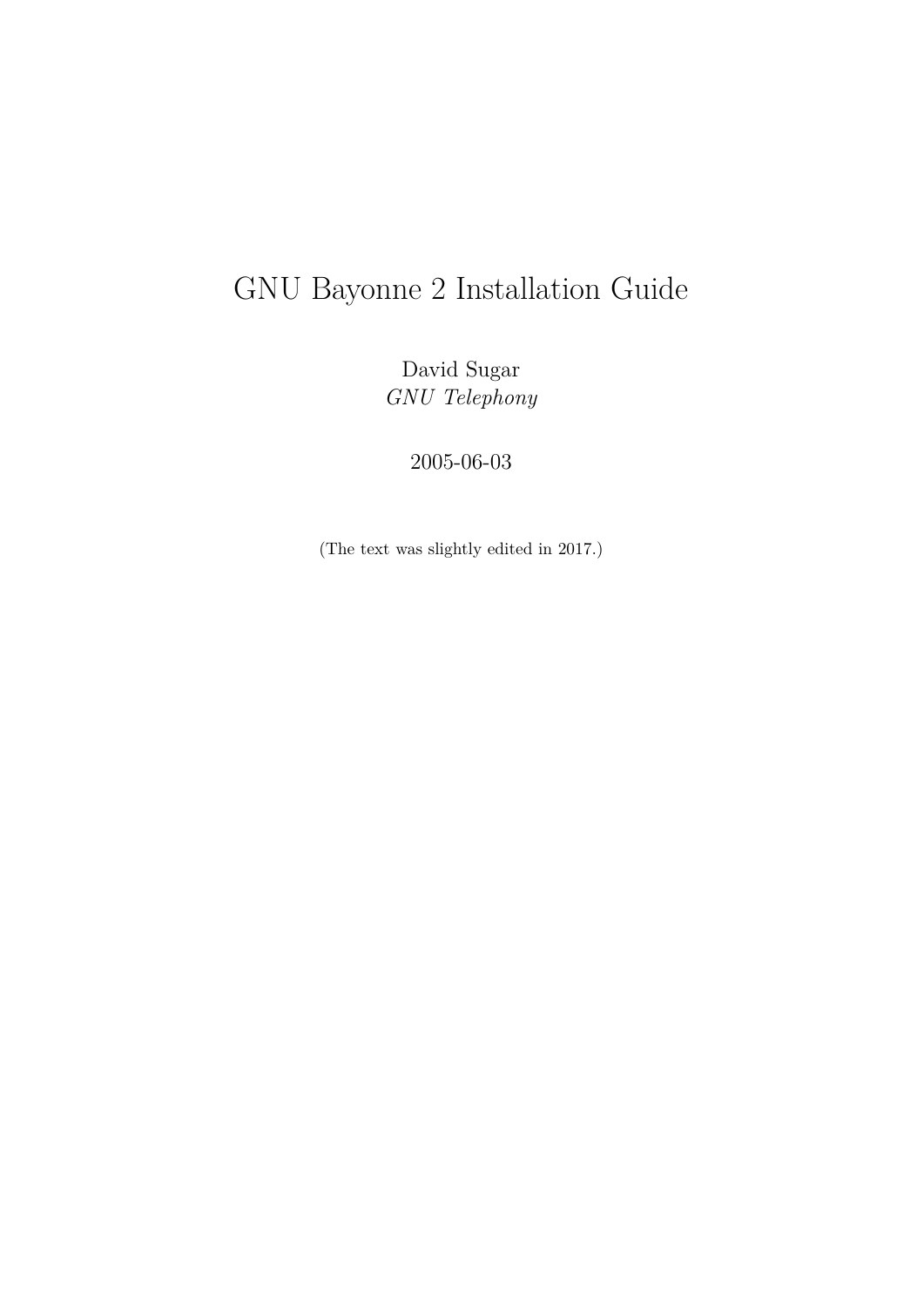# **Contents**

| 1                                             |     | Introduction                                                                                                                                                                                                                            | $\mathbf{1}$    |
|-----------------------------------------------|-----|-----------------------------------------------------------------------------------------------------------------------------------------------------------------------------------------------------------------------------------------|-----------------|
| <b>Building GNU Bayonne</b><br>$\overline{2}$ |     |                                                                                                                                                                                                                                         |                 |
|                                               | 2.1 |                                                                                                                                                                                                                                         | $\overline{2}$  |
|                                               | 2.2 |                                                                                                                                                                                                                                         | 3               |
|                                               | 2.3 | Building from released source packages                                                                                                                                                                                                  | $\overline{4}$  |
|                                               |     | 2.3.1                                                                                                                                                                                                                                   | $\overline{4}$  |
|                                               |     | GNU ccScript 3 and ccAudio $2 \ldots \ldots \ldots \ldots$<br>2.3.2                                                                                                                                                                     | $\overline{5}$  |
|                                               |     | Optional packages expansion of the contract of the contract of the contract of the contract of the contract of the contract of the contract of the contract of the contract of the contract of the contract of the contract of<br>2.3.3 | 5               |
|                                               |     | 2.3.4                                                                                                                                                                                                                                   | 6               |
|                                               | 2.4 |                                                                                                                                                                                                                                         | $6\phantom{.}6$ |
|                                               | 2.5 |                                                                                                                                                                                                                                         | 8               |
|                                               | 2.6 | Building from development sources                                                                                                                                                                                                       | 9               |
| $\bf{3}$                                      |     | <b>Installing Your New Server</b>                                                                                                                                                                                                       | 10              |
|                                               | 3.1 |                                                                                                                                                                                                                                         | 10              |
|                                               | 3.2 |                                                                                                                                                                                                                                         |                 |
|                                               | 3.3 | Installing on GNU/Linux                                                                                                                                                                                                                 | 12              |
|                                               | 3.4 |                                                                                                                                                                                                                                         | 13              |
|                                               | 3.5 |                                                                                                                                                                                                                                         | 13              |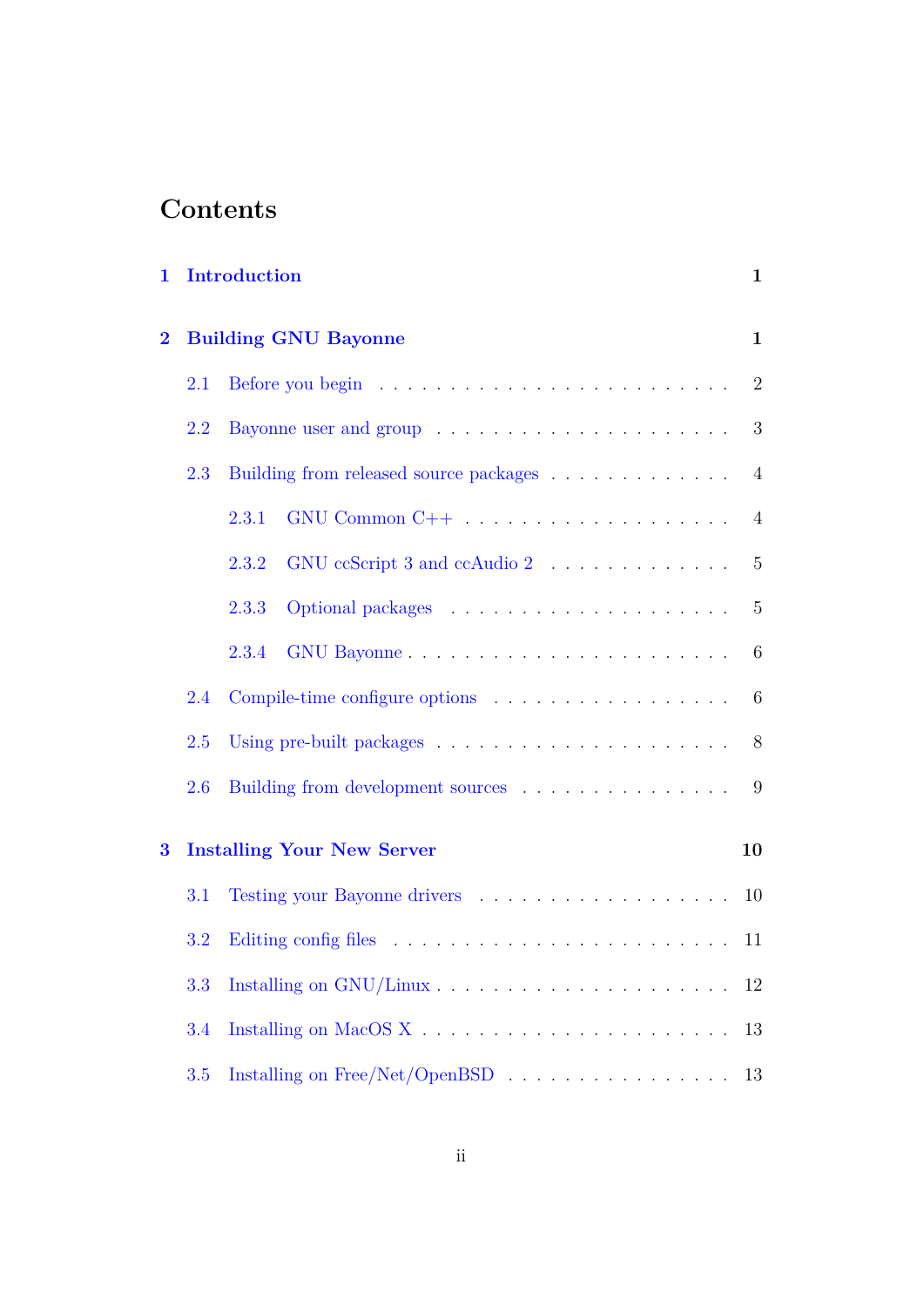|                         | 3.6 |                                                                                   |           |
|-------------------------|-----|-----------------------------------------------------------------------------------|-----------|
|                         | 3.7 |                                                                                   | 14        |
|                         | 3.8 | Notes on SMP and multi-core systems                                               | 14        |
| $\overline{\mathbf{4}}$ |     | <b>Hardware Support</b>                                                           | 15        |
|                         | 4.1 |                                                                                   | 16        |
|                         | 4.2 |                                                                                   | 16        |
|                         | 4.3 |                                                                                   | 17        |
|                         |     | 4.3.1                                                                             | 18        |
|                         |     | 4.3.2                                                                             | 19        |
|                         |     | Driver options $\ldots \ldots \ldots \ldots \ldots \ldots \ldots \ldots$<br>4.3.3 | <b>20</b> |
|                         | 4.4 | Using Voicetronix hardware                                                        | 21        |
|                         |     | About the OpenSwitch12 card 22<br>4.4.1                                           |           |
|                         | 4.5 | CAPI4Linux and GNU Bayonne                                                        | 24        |
|                         | 4.6 |                                                                                   | 24        |
|                         | 4.7 |                                                                                   | 25        |
| 5 <sup>5</sup>          |     | Copyright                                                                         | 25        |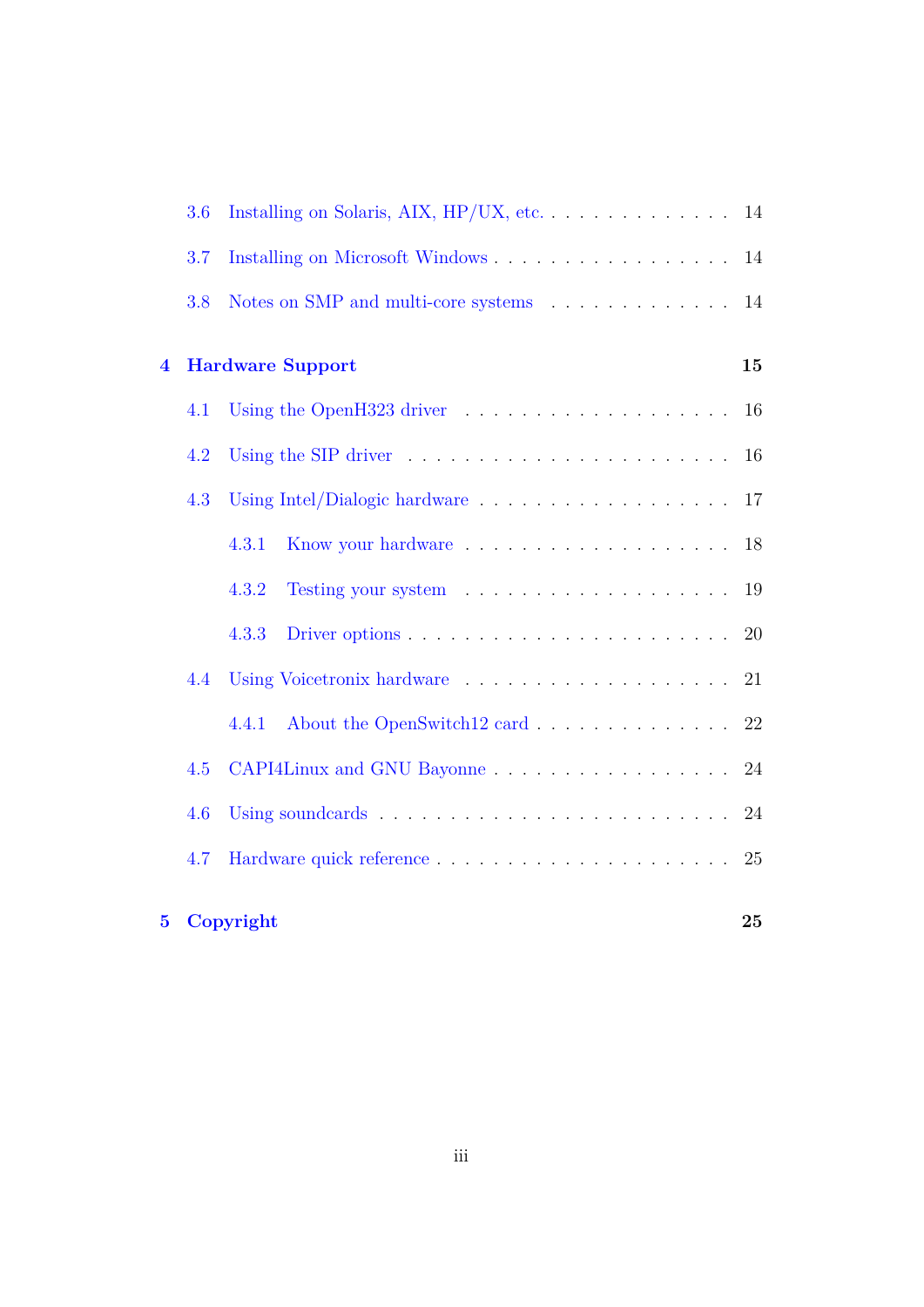# <span id="page-3-0"></span>**1 Introduction**

This guide was created to assist those trying to build and install the second edition of GNU Bayonne (to be referred to as GNU Bayonne 2) for the first time. GNU Bayonne 2 is a large and complex package, which can involve both hardware and software, as well as a number of additional software packages, each of which my need to be configured to successfully deploy a running server.

GNU Bayonne 2 itself is licensed as free software under the GNU General Public License. This means the source for this complete package is made available to the user, and the user is given specific rights to use and modify the sources provided – rights which are often denied in proprietary packages. GNU Bayonne itself depends on other parts of the GNU system, such as GNU Common C++ and GNU oSIP, which are also licensed as free software. This guide does not try to explain how to fully exercise these rights, but simply how to configure and install GNU Bayonne 2 as distributed through the GNU Project.

GNU Bayonne 2 is a fully portable server, which may be used under a large number of different 32 and 64 bit operating systems, and is not bound to any machine architecture. Hence, GNU Bayonne 2 may be used with machines that have Sparc, PowerPC, S/370 chips, or other architectures equally as well as on Intel-based commodity PC hardware. While GNU Bayonne 2 is very portable, this manual only tries to cover installation on POSIX operating systems, such as GNU/Linux, xBSD, Solaris, or MacOS X. The information here is not directly relevant to other platforms which GNU Bayonne 2 may also support, such as Microsoft Windows, QNX, or specialized realtime and embedded systems. Installation instructions specific to Microsoft Windows will be covered in a special guide which will accompany the GNU Telephony CAPE installer.

# <span id="page-3-1"></span>**2 Building GNU Bayonne**

While GNU Bayonne 2 is a very large and complex service, it is built and installed in a manner that is no different from other GNU packages. GNU Bayonne 2 uses a "configure" script that is generated from Autoconf and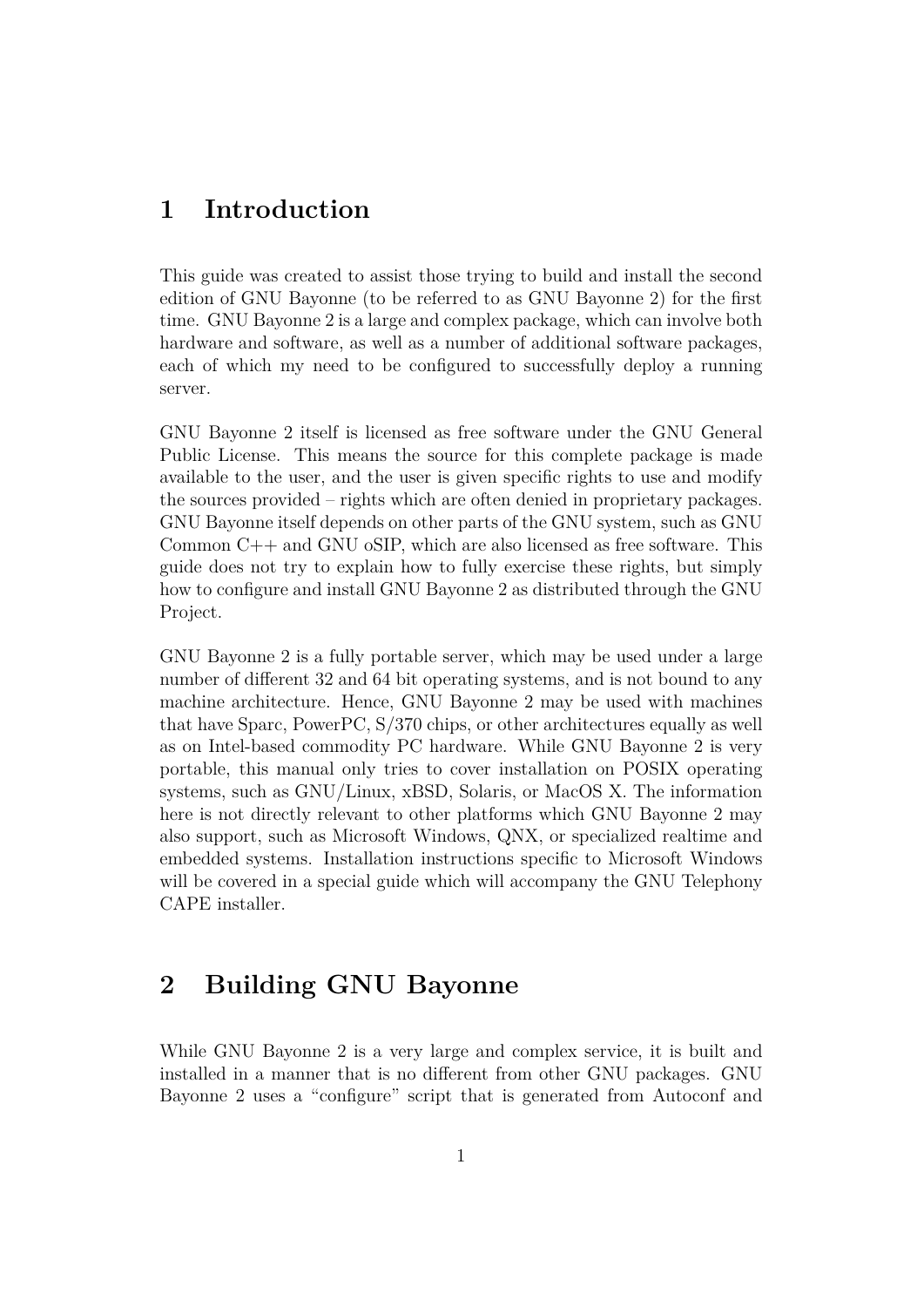uses Automake to generate Makefiles. This section will cover the basics to get you started, while the remaining sections will help you in building GNU Bayonne 2, based on specific configurations and platforms.

## <span id="page-4-0"></span>**2.1 Before you begin**

GNU Bayonne 2 differs from most software packages and services one may deploy on GNU/Linux systems in one key respect: to be useful, it may require computer telephony hardware. This hardware can take many forms, and comes in different telephone voice line capacities, as well as support for many different types and forms of telephone circuit interconnection. Bayonne may also be used for simply testing a soundcard, and can be used without physical hardware as an IP telephony application server. Most commonly, we assume GNU Bayonne 2 will be used as a voice application server that sits behind an existing telephone switch, such as an enterprise PBX system or an IP voice gateway. However, GNU Bayonne 2 can also be connected and used with the public telephone network directly.

Given these wide ranges of uses, all of which may depend on specific hardware products, with their own characteristics and capabilities, you'll first have to decide how, and for what purpose, GNU Bayonne 2 will be used for. Then, if you are building a traditional wired telephony application server, you will have to choose which vendor's hardware will be used with it, based on the intended deployment and on the capability or suitability of the various computer telephony hardware products which GNU Bayonne 2 supports.

If you already know how you intend to use GNU Bayonne 2, and already have the optional computer telephony hardware that you plan to use, it is strongly suggested that you skip ahead to the subsection of this manual that describes your hardware before going through the next few sections. In the hardware section  $(4)$ , you will find information on what steps must be done to configure and install the drivers and/or libraries that come with your given hardware. These steps must often be done BEFORE you begin installation of GNU Bayonne 2 itself.

If you have not selected your computer telephony hardware yet, check the different hardware sections. You will get a good idea of what products, from each vendor, are supported by GNU Bayonne 2 and might meet your needs. However, we do not recommend any one hardware solution from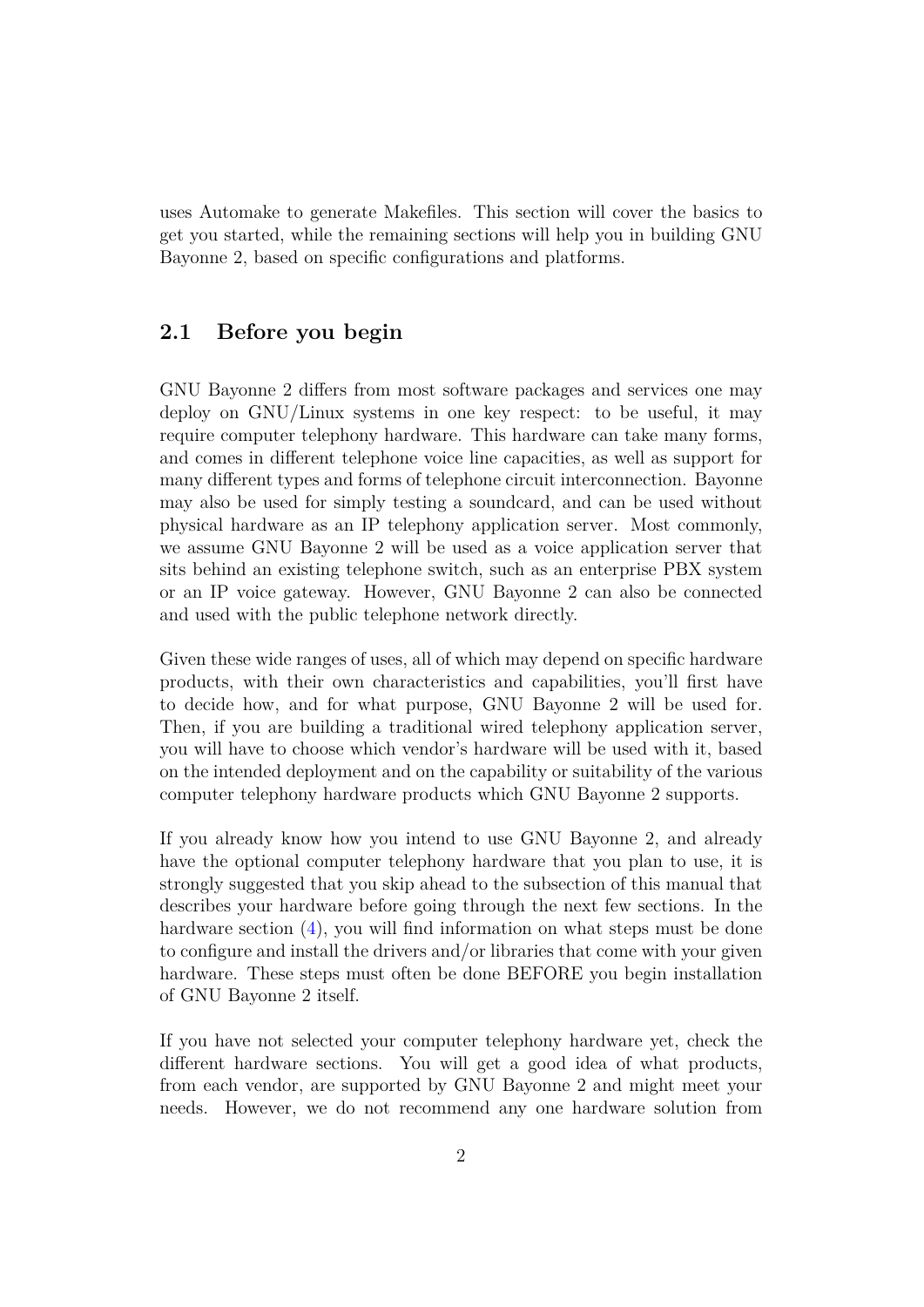any specific vendor over comparable solutions from other vendors. There is neither product reviews nor comparisons in the hardware section, just information on known issues of compatibility, configuration, and installation.

Once you have installed your computer telephony hardware and/or support for IP voice protocol stacks, and have verified that it is functional, as outlined in the relevant sections, you should proceed to the following section on building the server.

#### <span id="page-5-0"></span>**2.2 Bayonne user and group**

One of the first things you should do is create a "bayonne" user and group account. The bayonne user account is the user account that the Bayonne server will run under when started by "root". This can be created as a system account using something like "adduser -r bayonne". The bayonne group is used so that you can assign the device nodes of your computer telephony hardware under group permission with rw access under "bayonne", and then assign individual user accounts you may wish to access your computer telephony cards under to the bayonne group.

You do not need a user or group named "bayonne" for this purpose; you could run Bayonne under the same group and user id that Apache uses, for example. The group and user that Bayonne runs under are set in the file /etc/bayonne/server.conf. This setting may be changed from its default of "bayonne", or left blank, in which case the server, when started under root, will remain running under root. However, it is generally advised to remove root permission from Bayonne in case of possible security issues in the code.

The other reason to use a group assignment of "bayonne" and to associate user accounts with the group is that Bayonne creates control and data files that may be accessed under group "bayonne". Hence, if you want to administer your running Bayonne server that is started by root, you can selectively enable other user accounts to do so by adding them to the bayonne group, rather than having to do a su or login to the bayonne user.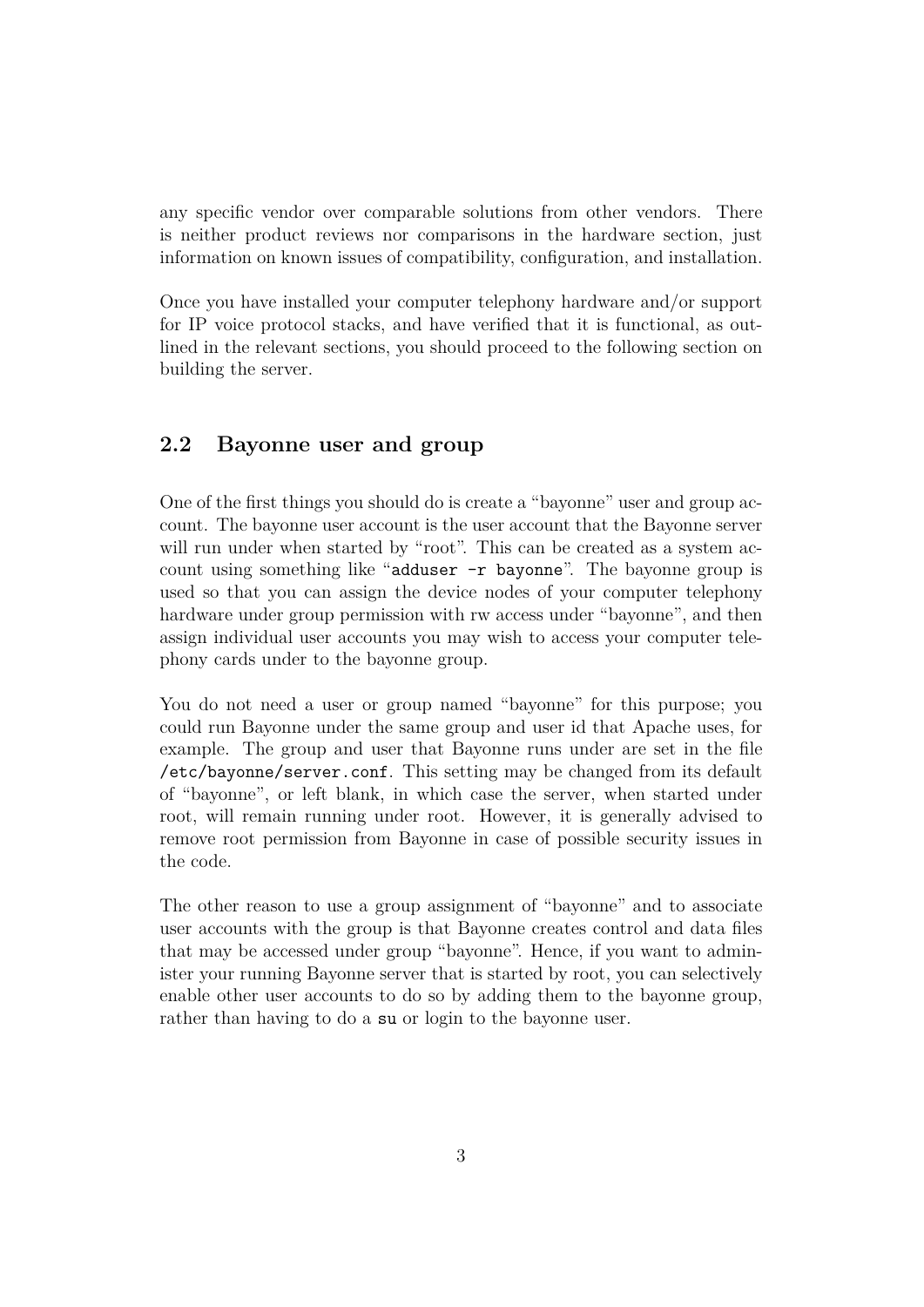# <span id="page-6-0"></span>**2.3 Building from released source packages**

Before you can build and use GNU Bayonne 2, you must build and install GNU Common C++ 2, GNU ccAudio 2, and GNU ccScript 3. These packages are also part of the GNU system, and may be downloaded from <https://ftp.gnu.org/> or any GNU mirror site. If you are using the Bayonne SIP driver, you will also need GNU ccRTP, oSIP, and eXosip. The following table provides links to your nearest mirror site.

| Package                  | Download area                                   |
|--------------------------|-------------------------------------------------|
| $GNU\text{ Common }C++2$ | https://ftpmirror.gnu.org/commoncpp/            |
| GNU ccAudio 2            | https://ftpmirror.gnu.org/ccaudio/              |
| GNU ccScript 3           | https://ftpmirror.gnu.org/ccscript/             |
| GNU ccRTP                | https://ftpmirror.gnu.org/ccrtpp/               |
| oSIP                     | https://ftpmirror.gnu.org/osip/                 |
| eXosip                   | https://download.sv.nongnu.org/releases/exosip/ |
| GNU Bayonne              | https://ftpmirror.gnu.org/bayonne/              |

#### <span id="page-6-1"></span>**2.3.1 GNU Common C++**

The first package you should download and build is GNU Common  $C_{++}$  2. The other packages will not build unless it is installed.

After downloading GNU Common C++, you can unpack it with:

tar -zxvf commoncpp2-{VERSION}.tar.gz

Substitute VERSION with the version of your package.

To install GNU Common C++, enter the commoncpp2 directory you have unpacked to, and run the "configure" script. For GNU/Linux systems, this script can be run simply with ./configure. The default installation directory is /usr/local. If you wish to install GNU Common to /usr, then enter "./configure --prefix=/usr". Once configure completes, simply run make install.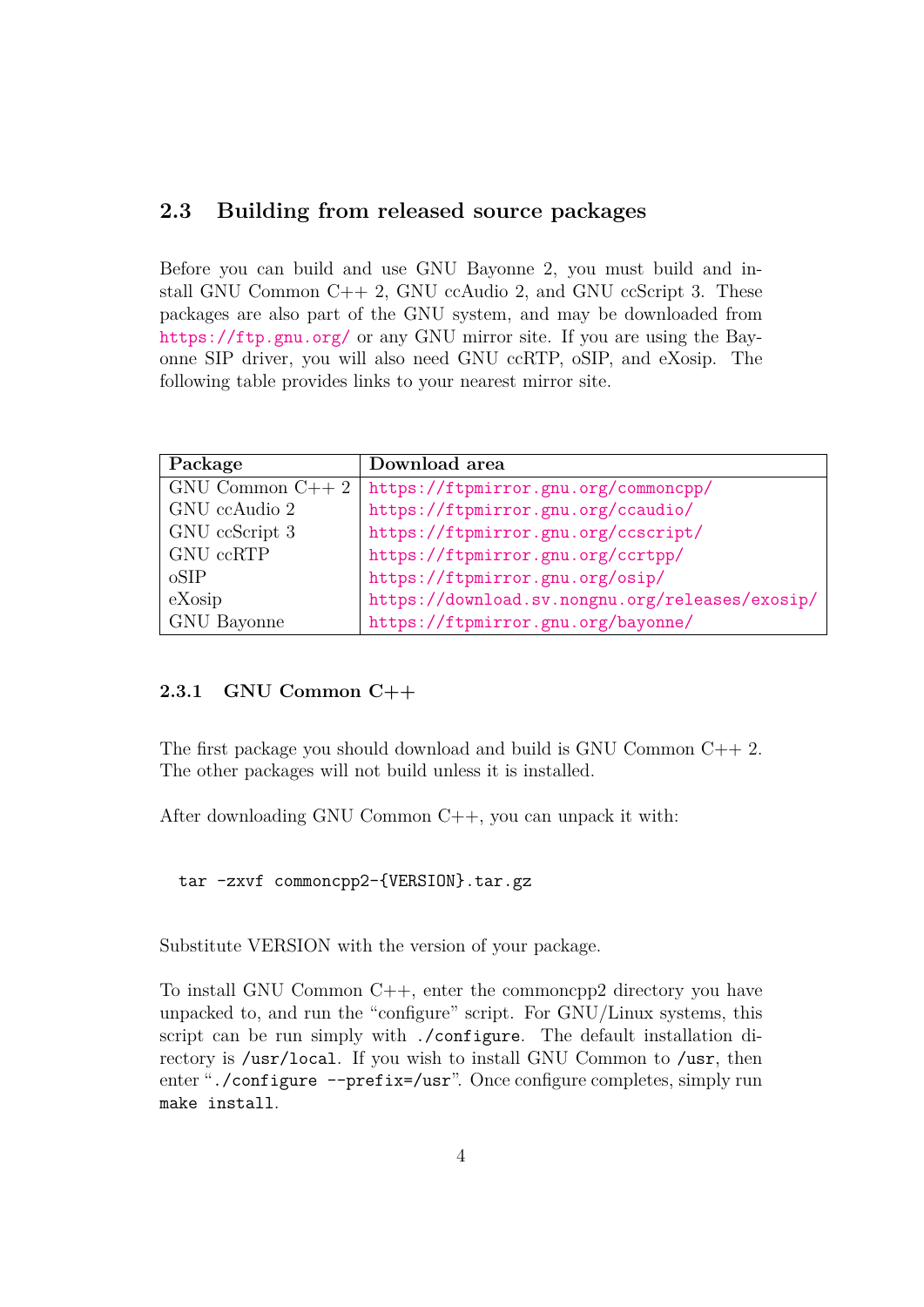#### <span id="page-7-0"></span>**2.3.2 GNU ccScript 3 and ccAudio 2**

Next, you should download the current versions of GNU ccScript 3 and GNU ccAudio 2 (ccscript3 and ccaudio2). Unpack each package as above  $(2.3.1)$ , and run the configure script with the same options you selected when building GNU Common  $C_{++}$  2 (if any). Then simply run make install.

#### <span id="page-7-1"></span>**2.3.3 Optional packages**

If you are going to use SIP, then you should download the current version of GNU ccRTP. Unpack it as above, and run the configure script from the ccrtp directory with the same options you selected when building GNU Common  $C++ 2$  (if any). Then simply run make install.

Depending on your platform and needs, it will be useful to pre-install a number of other packages. For GSM audio processing in ccAudio 2 and Bayonne, you will want to install libgsm and its dev package (typically "apt-get install libgsm1-dev" on Debian-based systems). For ODBC database connectivity in ccScript 3 and Bayonne, you will want to install unixODBC (typically "apt-get install unixodbc-dev" on Debian systems). To generate class documentation, you will want Doxygen installed. For creating Bayonne's PDF manuals you will need pdfLaTeX, as found in the teTeX extras package. *[In 2017, this package is part of the normal TeX distribution (texlive-base in Debian).]*

At this point, if you plan to use specific computer telephony hardware, then you should also have installed any device drivers, header files, and link libraries that were part of, or required by the computer telephony hardware you will be using. If you are using a CAPI-based computer telephony card under GNU/Linux, then your distribution may already include the CAPI library needed for building GNU Bayonne, and you need not have anything else installed. Many non-CAPI cards include link libraries and drivers that must be present for the card to work and to be controlled by external programs. Please follow the notes in the different hardware sections, based on your hardware, and make sure your hardware is working correctly before you download and install Bayonne.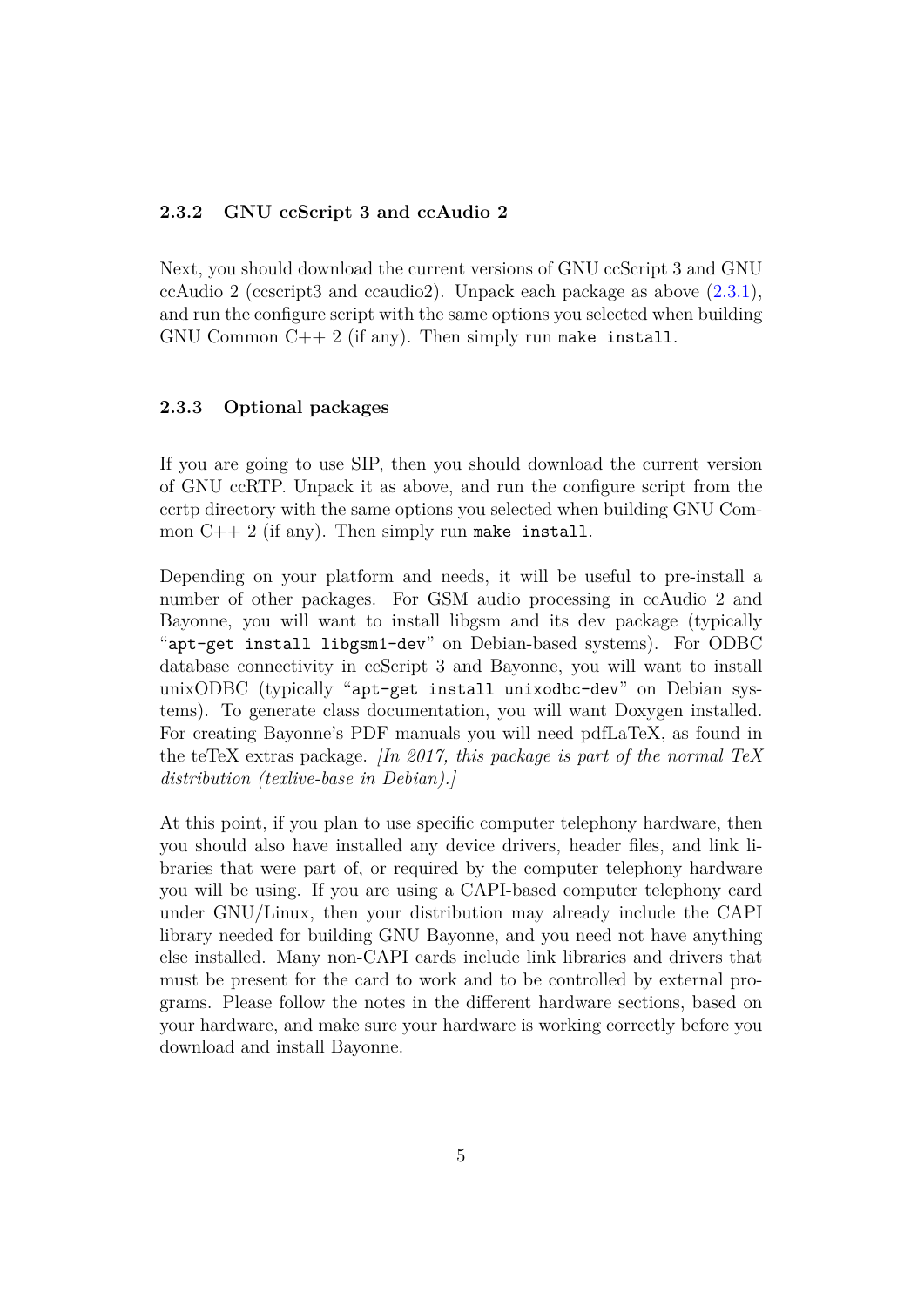#### <span id="page-8-0"></span>**2.3.4 GNU Bayonne**

You may now download the current version of GNU Bayonne 2 (bayonne 2). Unpack it as before, then enter the package directory and run the configure script. The Bayonne configure can be passed a number of options that control what features will be enabled or disabled. These can be used to tailor the server image for specific applications where only a selected set of GNU Bayonne's features and capabilities are required. How to tailor GNU Bayonne 2 is explained in section [2.4.](#page-8-1)

If you do not wish to tailor GNU Bayonne 2 – and in most cases it is unecessary to do so, then you can simply run the configure script as is with default options. The configure script will test to see what computer telephony support exists on your machine, and will then build GNU Bayonne with drivers for whatever computer telephony support it has found. You may then run make to compile GNU Bayonne 2. Before you perform make install, review the section on installing your new server [\(3\)](#page-12-0).

It is important to make sure the libraries required for your computer telephony hardware are present first, because Bayonne's configure script automatically detects which computer telephony card libraries are present, and selects which computer telephony drivers GNU Bayonne 2 will be built with. If Bayonne is installed before your computer telephony hardware and libraries, then it will likely fail to use your hardware since it did not detect it at configure time. However, you can always re-run the configure script in the package to enable GNU Bayonne 2 to build drivers for your card if you change hardware or forget to install your hardware first.

#### <span id="page-8-1"></span>**2.4 Compile-time configure options**

There are a number of compile-time options that can be selected by the configure script, and are part of both GNU Bayonne 2 and GNU Common C++. These options are specified through configure because they are options that must be selected before the package has been compiled, and cannot be altered except by re-compiling Bayonne. Many compile-time options relate to disabling specific features that you may choose not to use, and thereby result in a smaller executable image. Some compile-time options enable specific features or support, depending on which optional package is installed.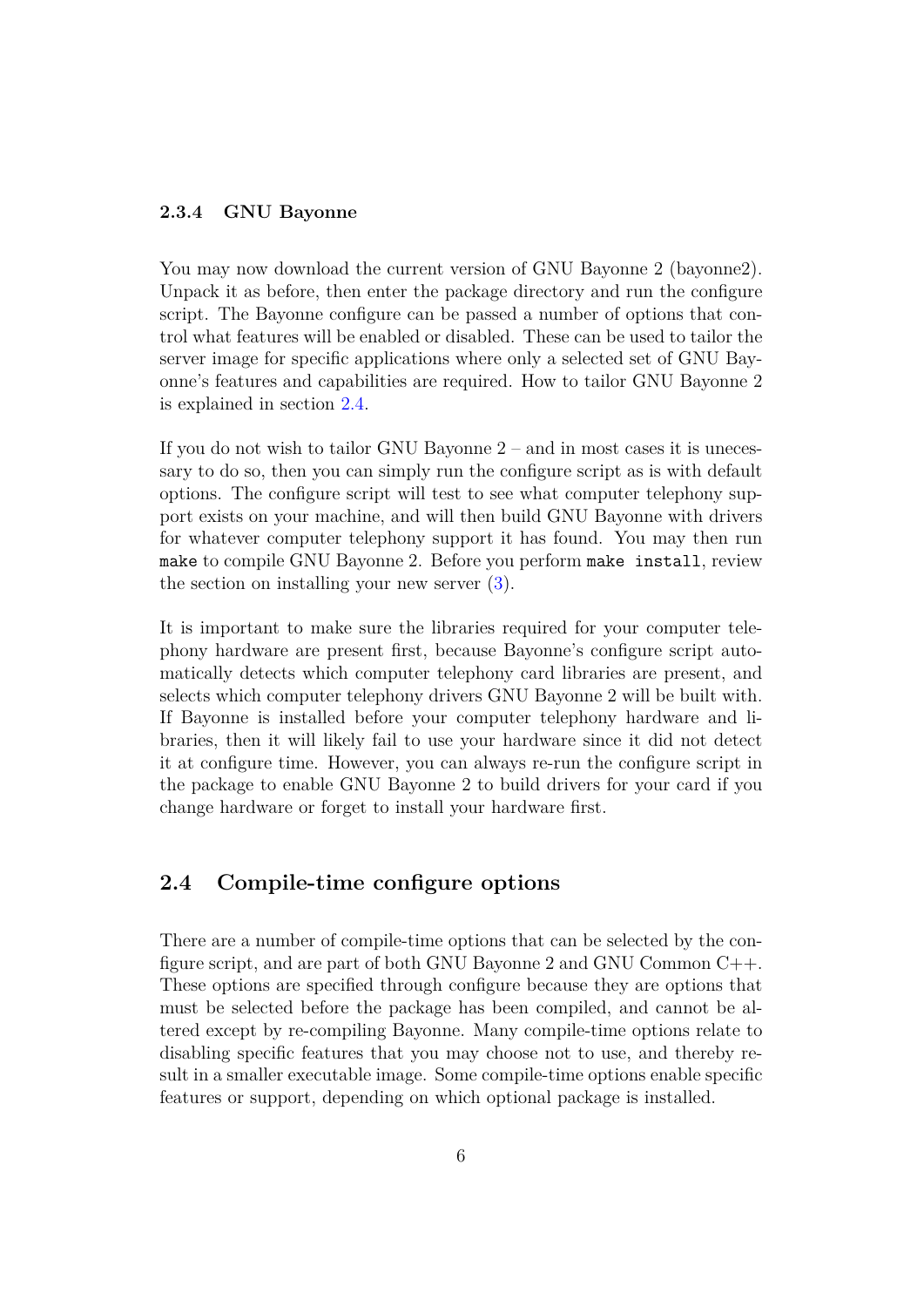A number of options are offered in GNU Common C++ to reduce its memory footprint. If you only intend to use it with Bayonne, then these options disable features which Bayonne does not use, though other applications might. The most useful of these include the --without-compression option which removes libz support, the --without-ipv6 option which removes IPV6 socket support, the --without-libxml2 option which removes GNOME libxml2, and the --without-exceptions option which removes C++ exception-checking overhead.

GNU Bayonne 2 only uses libccgnu2 from GNU Common C++ 2. With an optimized build of GNU Common  $C_{++}$ , and by selectively installing modules, it should be possible to deploy Bayonne on GNU/Debian systems with 8 megs of RAM or less. Future versions of GNU Common C++ may also offer an alternate "embedded" compile-time configure profile which will further reduce memory requirements by eliminating dependency on libstdc++.

Currently, Bayonne 2 is packaged with a special module which can be loaded to enable SunRPC support. As I found SunRPC is broken on some platforms, this is not enabled by default; you can access it with the  $\neg$ -enable-sunrpc option in the Bayonne configure script. As the service is a runtime loadable plugin, and comes with a number of stand-alone binaries, in the future this may be made available as a separate package that will be named bayonnerpc.

GNU Bayonne 2 also offers the --disable-libexec option for its configure script. This option, when used, removes support from Bayonne to run external applications. This option is only recommended for systems with tight resource constraints, or when building servers for pre-bundled and dedicated applications.

Another option that is important is  $-\text{with}-\text{voices}=xxx$ . This can be used to select libraries from which languages will be installed. By default, a generic voice language system for English is installed. To get Russian and French added, for example, one would use "--with-voices="ru fr"". Alternately, all of the languages found in a given distribution can be installed with --enable-voices.

An important configure and compile-time option is --disable-testing. This is used to disable support for build-directory execution testing, as well as other command-line features and options that would not be used in a dedicated production environment. The result is a smaller, simpler runtime production server.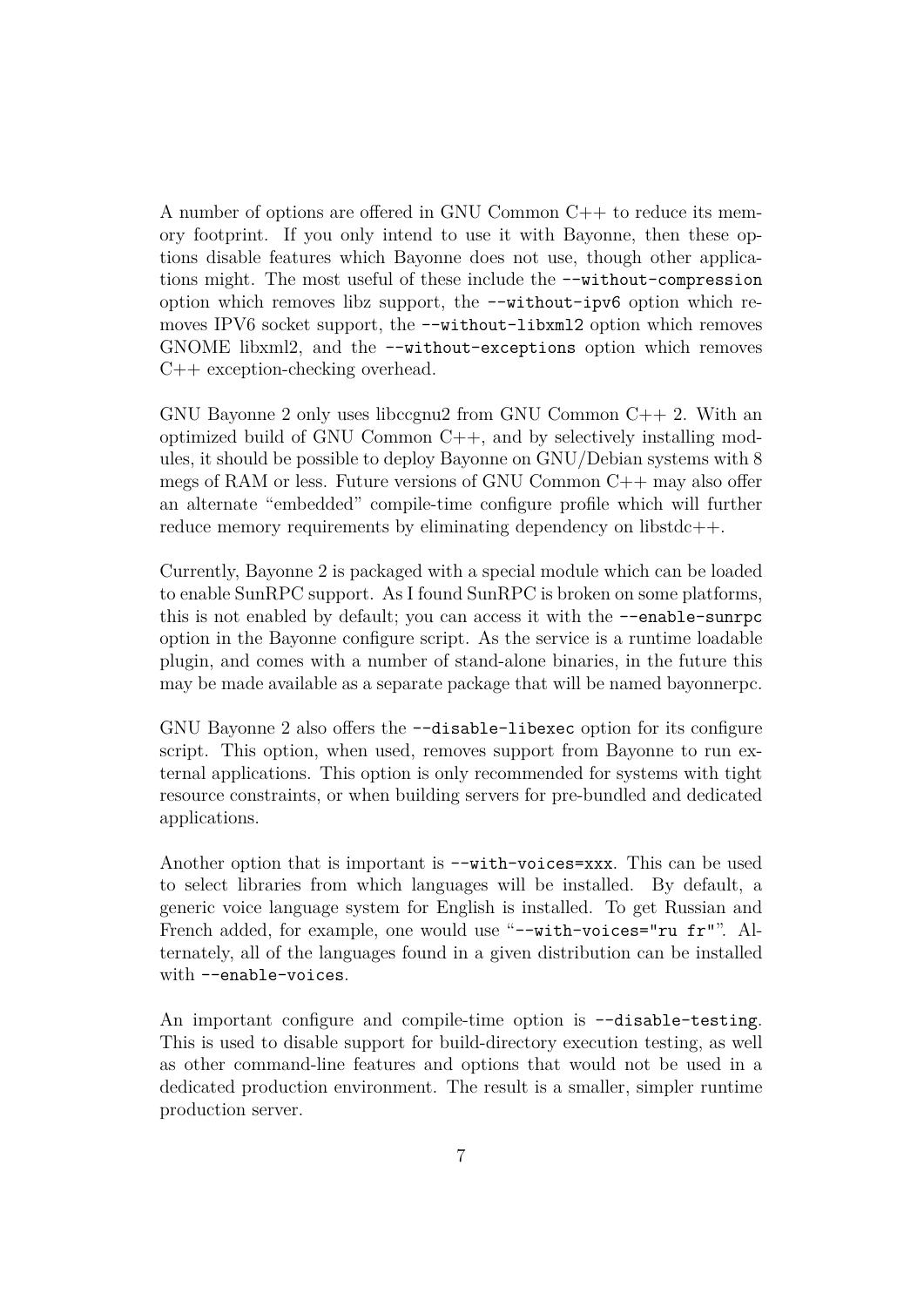Other compile-time options may be offered in the future. Most options are now configured at runtime by selecting which modules will be loaded into your Bayonne server.

# <span id="page-10-0"></span>**2.5 Using pre-built packages**

A few GNU/Linux distributions include pre-compiled and pre-packaged versions of GNU Bayonne. On these systems, all you may need to do is select the Bayonne package and install it. From that point, all dependencies will often be installed automatically for you. For example, in a Debian system, it may be possible to do an "apt-get install bayonne2". I have considered making separate repositories supporting some distros I commonly use, but none have been set up as yet.

When installing pre-compiled copies of GNU Bayonne 2, these pre-built packages will only have support for whatever telephony hardware was available and detected on the machine that the package was originally built on. This may mean a pre-compiled Bayonne package will not work with your computer telephony hardware even if the hardware is listed as fully supported under Bayonne, simply because the machine used to build the pre-packaged distribution of GNU Bayonne 2 did not have the link libraries for your hardware installed on it.

A simple solution is to rebuild GNU Bayonne 2 on your local machine from the source package supplied by your GNU/Linux vendor after installing your computer telephony hardware. By building a new binary package from the source package, you will have a new binary package which should include support for your hardware. You can then install your newly generated binary package and have it maintained by your package management system.

GNU Bayonne 2 and each of its dependent packages also include their own .spec files, and you can use these to locally create RPM packages for your own production environment. This can be done by using the -tb option to have rpmbuild create a binary package from a .tar.gz. When you do this, or rebuild the GNU Bayonne 2 package as explained above, however, you are restricted to the compile-time configuration options that the packager originally defined. You can still modify these options in the Bayonne .spec file and build installable binary packages tailored for your environment.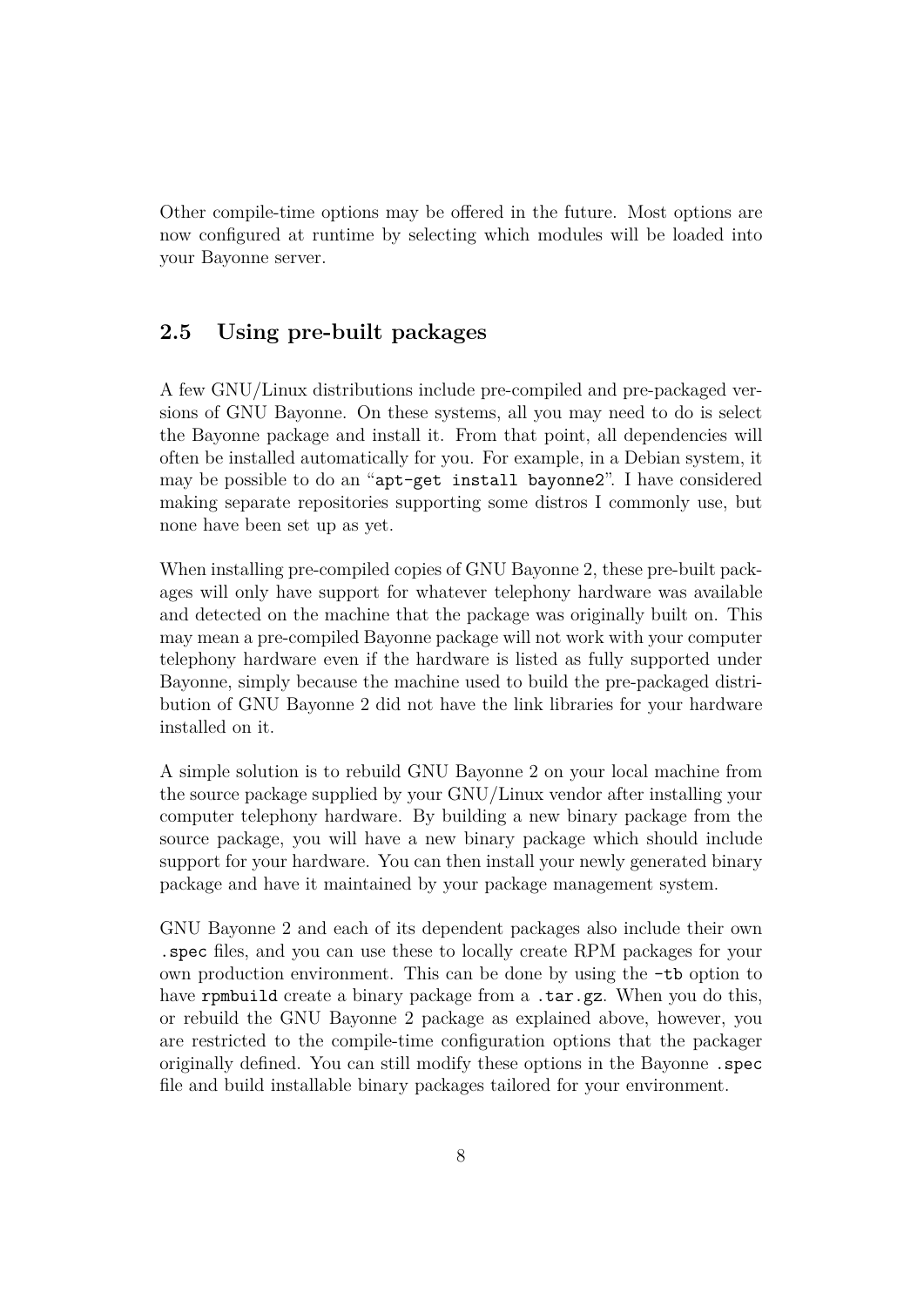#### <span id="page-11-0"></span>**2.6 Building from development sources**

*[This part was rewritten in 2017 to reflect changes that happened since 2005: the source code has moved from CVS to other version control systems (VCS), and the latest versions of Bayonne depend on uCommon instead of Common C++.]*

The source code of each package is available on Savannah servers, in one or several repositories that are listed on the project's web page:

| Package               | Project's web page                          |
|-----------------------|---------------------------------------------|
| $GNU$ [u]Common $C++$ | https://savannah.gnu.org/projects/commoncpp |
| GNU ccScript          | https://savannah.gnu.org/projects/ccscript  |
| GNU ccAudio 2         | https://savannah.gnu.org/projects/ccaudio   |
| GNU ccRTP             | https://savannah.gnu.org/projects/ccrtpp    |
| oSIP                  | https://savannah.gnu.org/projects/osip      |
| eXosip                | https://savannah.gnu.org/projects/exosip    |
| GNU Bayonne           | https://savannah.gnu.org/projects/bayonne   |

You will find explanations on how to check out or clone a given repository by following the link to the "Source Code Manager" of the repository, in the "Development Tools" section of the project page.

As explained in section [2.3](#page-6-0) (Building from released source packages), GNU Common C++ (or its successor uCommon) should be installed first, then GNU ccScript, GNU ccAudio 2 (and optionally GNU ccRTP, oSIP and eXosip), then finally GNU Bayonne.

The main difference with released packages is that you will have to generate the configure scripts by running a special command from the root of the working directory: ./reconfig for older versions, and ./autogen.sh for recent ones. Then you can run ./configure, make, and finally make install.

With a local clone or checkout of the repository, you can update your installation through the version control system itself. For example, git pull from your bayonne directory will download the latest changes. You should then run ./autogen.sh, ./configure, and make install as you did originally. Of course, you should update the commoncpp directory first.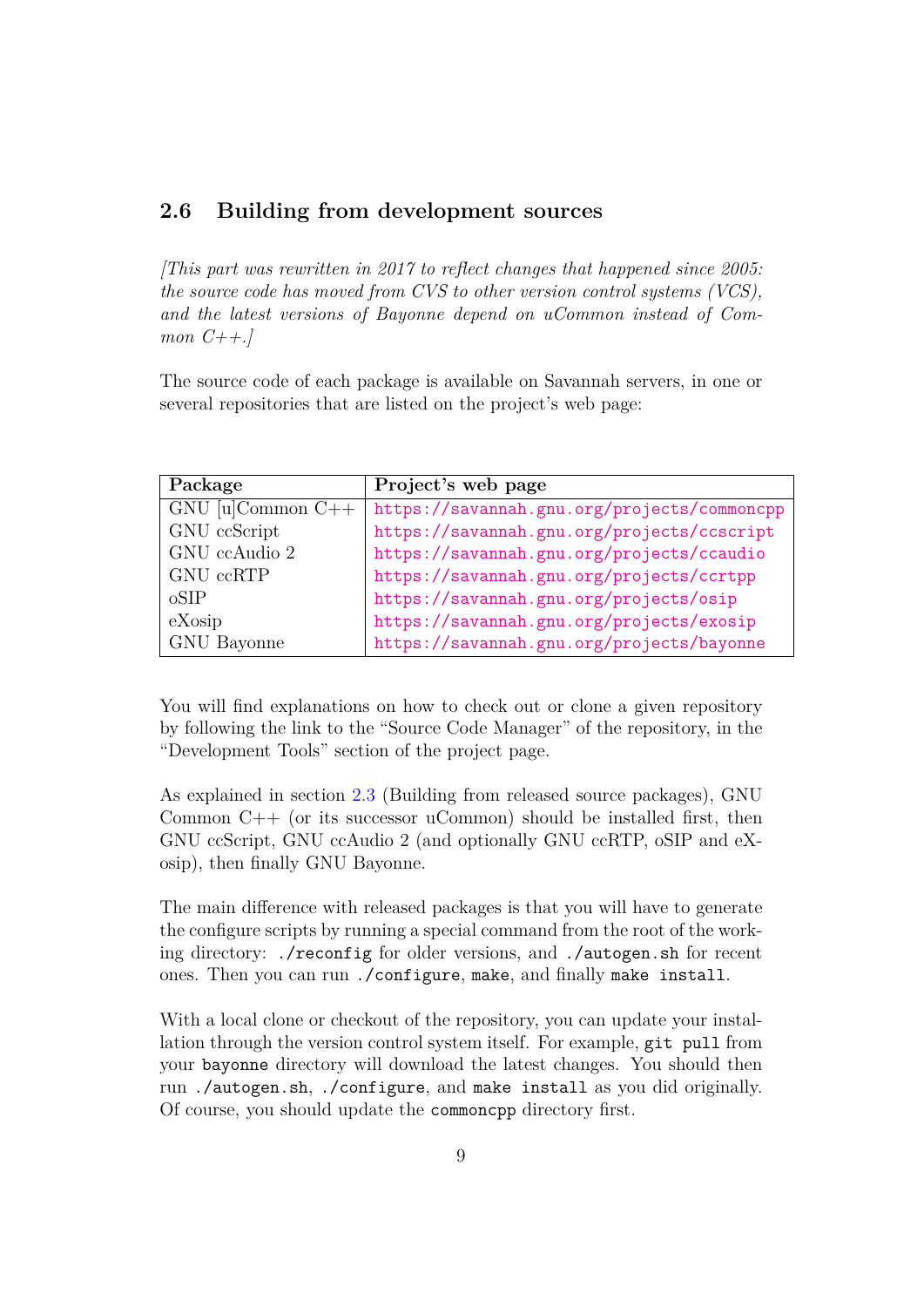You can also use the VCS to create patches for GNU Bayonne 2 or any of its dependencies. For example, you can use git diff to create the patches you want to submit to the Bayonne mailing list  $\langle$ bayonne-devel@gnu.org $\rangle$ . Don't forget to run git pull before you start each work session!

# <span id="page-12-0"></span>**3 Installing Your New Server**

When building Bayonne from source, somewhere between performing make (to compile Bayonne) and make install, there are a number of things you can do to determine that your newly compiled server is functional.

#### <span id="page-12-1"></span>**3.1 Testing your Bayonne drivers**

After compiling your new server, you can immediately test it to see if it is functional without having to do any further configuration. Bayonne can execute directly from the working directory you are building from, using a special test mode. This test mode can also allow you to determine if your hardware or IP voice driver configuration is actually working and operates correctly with Bayonne, even before Bayonne itself has been installed for production use.

GNU Bayonne test mode is activated by passing the --test option when running the server. You can run the server and test applications delivered with GNU Bayonne without installing the server, using  $-\text{test}$ . There is also a server test directory (called tests) which contains test scripts you can run to test various driver features. You should cd to this directory and look at the various script files present here. They each contain comments which explain what they test and what you can expect when you run one.

To run a given test script with a driver, you can execute the shell script testit from this directory. To run the DTMF test script with the soundcard driver, for example, you would execute ./testit dtmf.scr. This basically runs "../server/bayonne --test soundcard dtmf.scr". With the soundcard driver, the server will startup in test mode, and "wait" for an incoming call. This can be simulated by pressing the space bar. The soundcard driver is useful because you can use the keyboard to simulate DTMF input,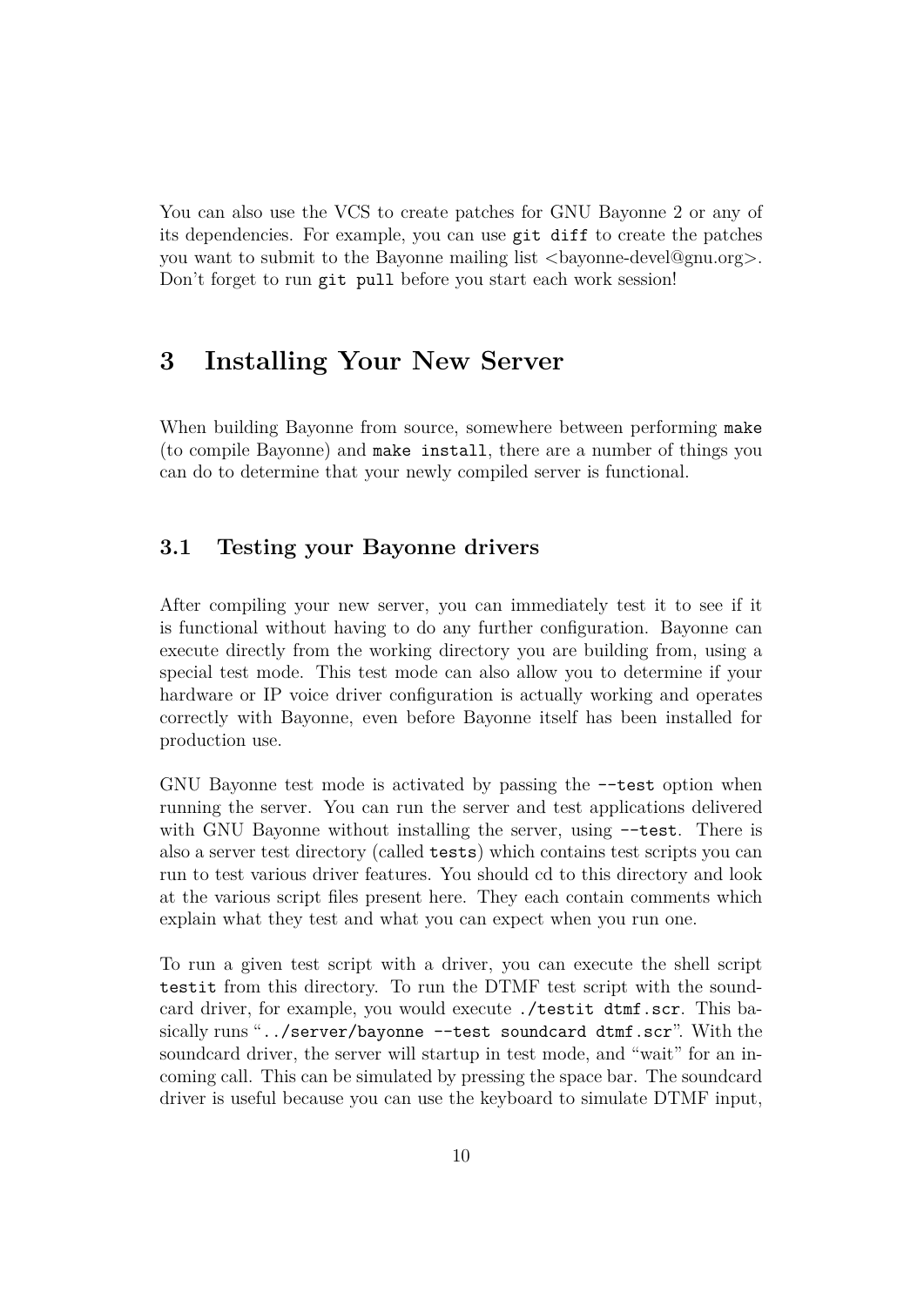and get a basic idea of server functionality very easily.

You can use test scripts to test any driver from this directory before installation. For example, to run the same test application for the dialogic driver, you can enter "../server/bayonne --test dialogic test.scr" from the tests directory. The server will start up in test mode and offer test.scr to the next incoming call received on your dialogic card.

Another useful option for testing the server from the build directory is --debug. You would normally use this in place of the --test option, as in, for example, "../server/bayonne --debug dialogic test.scr". When used in debug mode, the server will fall into the GDB runtime debugger if it crashes. This can then be used to examine and debug the server.

# <span id="page-13-0"></span>**3.2 Editing config files**

Once Bayonne is installed, you will have to at minimum edit config files to indicate which driver you want the server to run when it is started. The simplest way to do this is to edit the /etc/sysconfig/bayonne file and set the DRIVER= line to specify the driver you are using. You may wish to set your default language and voice library settings in this file as well.

The actual location of the "bayonne" driver and base configuration file will vary based on your operating system and distribution. For example, on typical GNU/Linux systems that are based on the RedHat distribution, you find /etc/sysconfig/bayonne. This same file may be /etc/conf.d/bayonne on a typical Debian or Gentoo GNU/Linux system. On FreeBSD, this will be found as /etc/defaults/bayonne.conf. In addition, there is a directory, /etc/bayonne, which will hold all the configuration files used by the server after it is started.

The Bayonne server itself is normally run as a daemon process, and may be started from your system initialization scripts using the bayonne.init script. This script is supported under chkconfig, and "chkconfig bayonne on" will enable Bayonne services to run the next time your system is booted. You may also start the service immediately by invoking the startup script with the command "/etc/rc.d/init.d/bayonne.init start".

Once you have the server installed and running, you will want to look at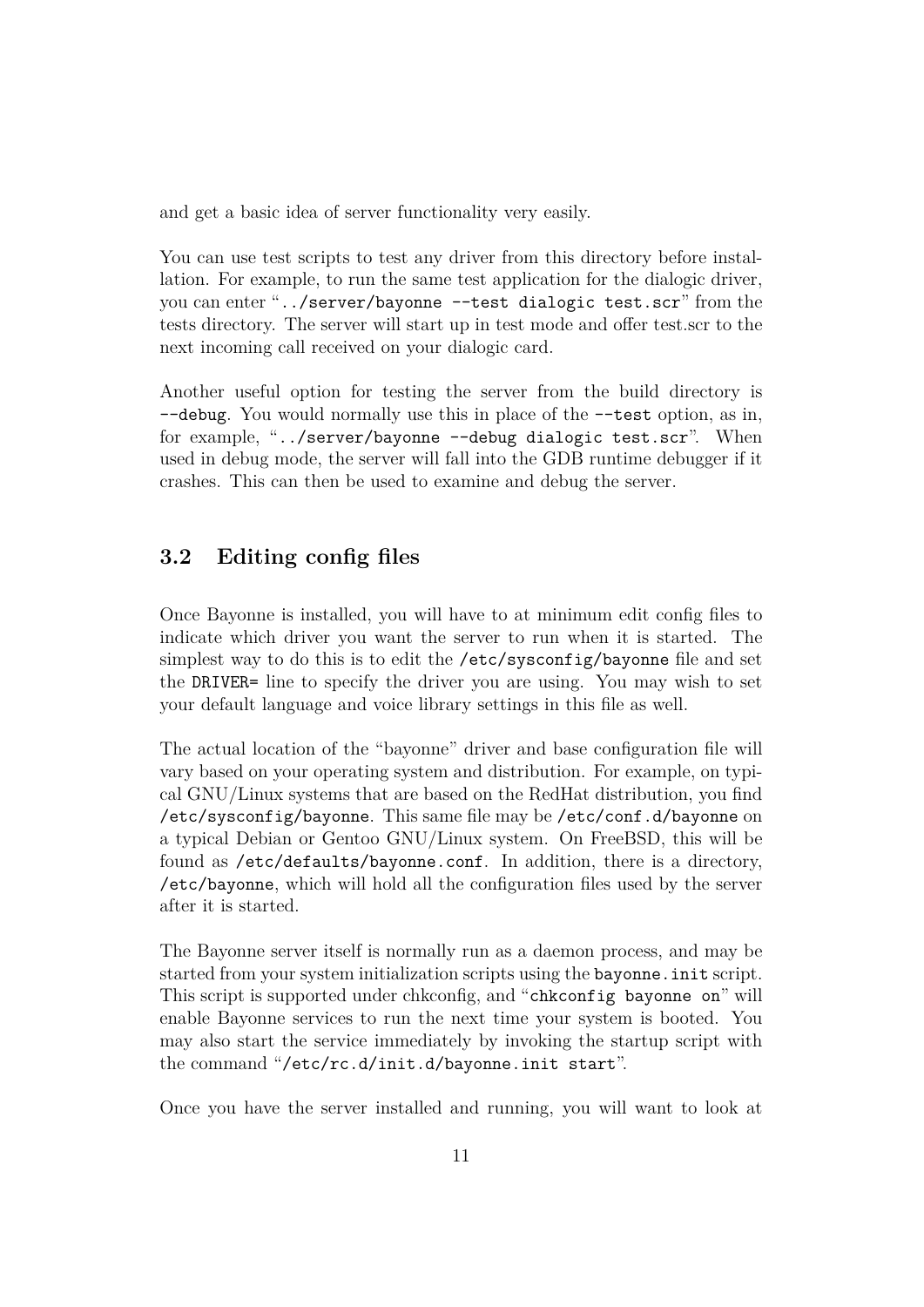the administration guide. The admin guide includes information on how to schedule inbound calls with the scheduler file, and all of the many things found in the /etc/bayonne directory. That information is beyond the scope of this manual.

## <span id="page-14-0"></span>**3.3 Installing on GNU/Linux**

Generally Bayonne is most widely tested and deployed on GNU/Linux. If the target machine can compile GNU Bayonne 2, it will generally run fine. GNU Bayonne 2 is not dependent on kernels, glibc versions, or gcc. GNU Bayonne 2 uses threading extensively, but supports both older Linux pthread support and the new NPTL threading found in 2.6 kernels (and early Fedora releases) just as well. Any modern GNU/Linux distribution should work fine, as well as most older distributions, including Debian Woody, RedHat 6.x and later, etc.

What you will find if you choose to use H323 support, is that recent OpenH323 releases may only compile or work correctly on certain GNU/Linux distributions. Also, the distributions of OpenH323 included in many GNU/Linux distributions predate 12.1 and will often not build correctly with GNU Bayonne. When this happens, it is generally recommended that you do NOT install the pre-packaged version of OpenH323 that came with your GNU/Linux distribution, but rather build and install OpenH323 from a current release tarball found on <https://www.h323plus.org/>.

Similarly, many of the computer telephony cards supported under GNU/Linux either come with binary drivers, or drivers that only compile with specific kernel or glibc releases. These may also restrict your choice of distributions further.

GNU/Bayonne attempts to be compliant with FHS in the layout and use of system directories. This means if you know FHS or are using a LSBcompliant GNU/Linux distribution, then GNU Bayonne will by default install things consistent in locations generally consistent with LSB & FHS as other packages do.

GNU Bayonne is also aware of the split between Debian-based GNU/Linux distributions, and so-called "RedHat"-based ones. On the latter, GNU Bayonne installs its master system config file as /etc/sysconfig/bayonne, and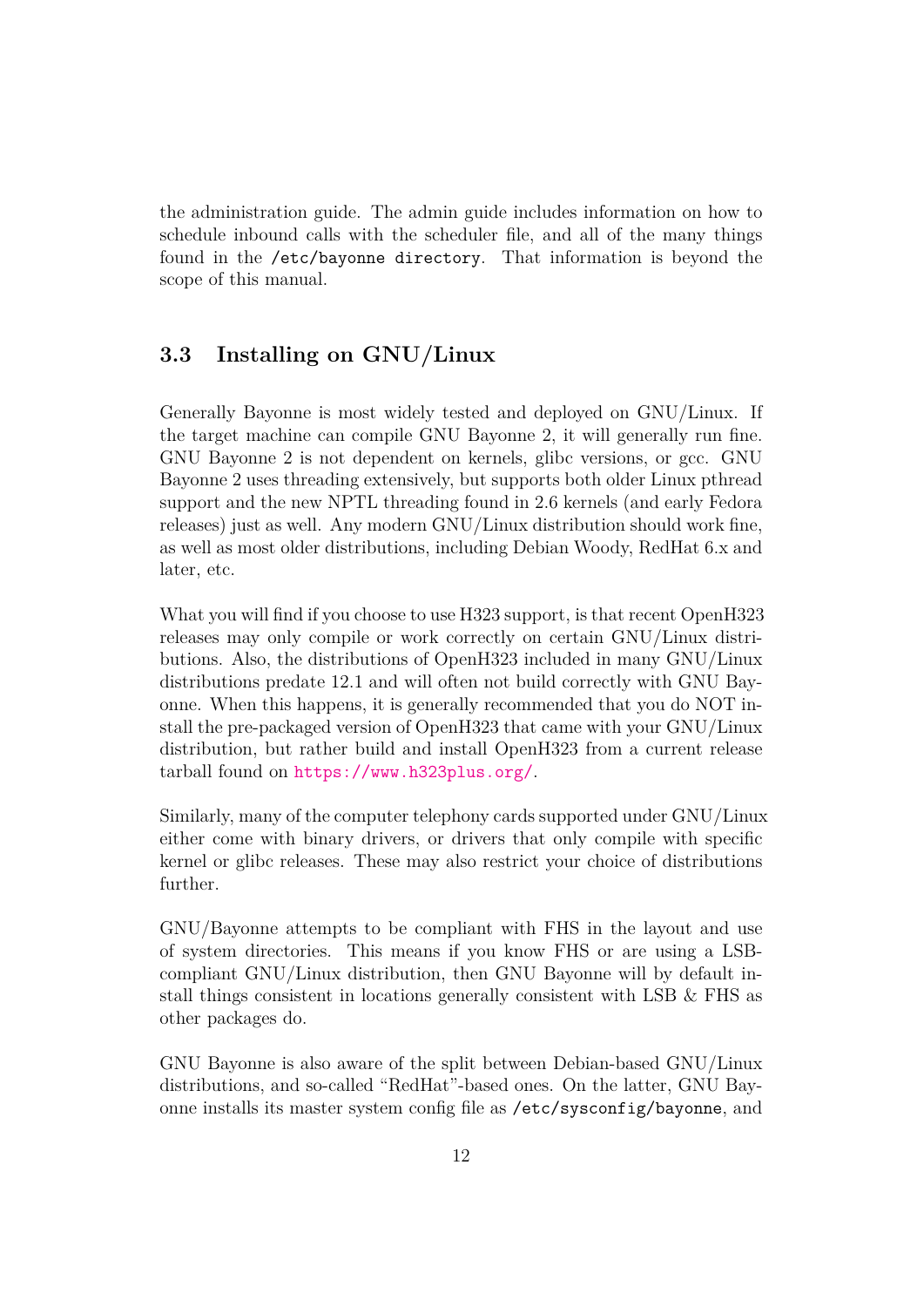its init script under /etc/rc.d/init.d. On a Debian-based system, the master system config file is found under /etc/conf.d/bayonne, and the init script is under /etc/init.d.

Generally, I have tested GNU Bayonne 2 GNU/Linux support on non-x86 hardware. GNU Bayonne 2 audio processing is endian-aware and it does compile on other common GNU/Linux target architectures such as PPC, S/390, etc. Availablility of computer telephony hardware usable on some of these targets may limit the ways GNU Bayonne 2 may be used on them, but for a pure IP voice server, any of these alternative platforms should prove workable and may offer some distinct advantages.

#### <span id="page-15-0"></span>**3.4 Installing on MacOS X**

GNU Bayonne 2 works fine under recent versions of MacOS X. Many of the issues identified for GNU/Linux and BSD systems apply to Bayonne under OS X as well. However, the only driver fully usable at this time is the SIP driver. If more recent versions of openH323 can successfully compile under OS X, it may be possible to use the Bayonne H323 driver as well. The soundcard driver will not be usable until OS X audio support is fully completed in ccAudio2.

#### <span id="page-15-1"></span>**3.5 Installing on Free/Net/OpenBSD**

Building and using GNU Bayonne 2 under BSD is no different than using a GNU/Linux distribution. GNU Bayonne 2 supports FreeBSD threads and re-entrant libraries and generally behaves best under newer versions of BSD distributions (FreeBSD 5.3, OpenBSD 3.6, NetBSD 2.0, or later) which fully support native threads and SMP. However, there are issues. First, there is a lack of supported computer telephony hardware available on FreeBSD. This limitation will largely restrict one to using SIP or H323. The OSS-testing sound driver plugin does also work on FreeBSD, although there are some quirks in its behavior on some BSD systems.

When building GNU Bayonne 2 on FreeBSD, many GNU/Linux-specific characteristics are retained, including the use of FHS file system layout. However, the GNU Bayonne 2 master config file is stored where expected for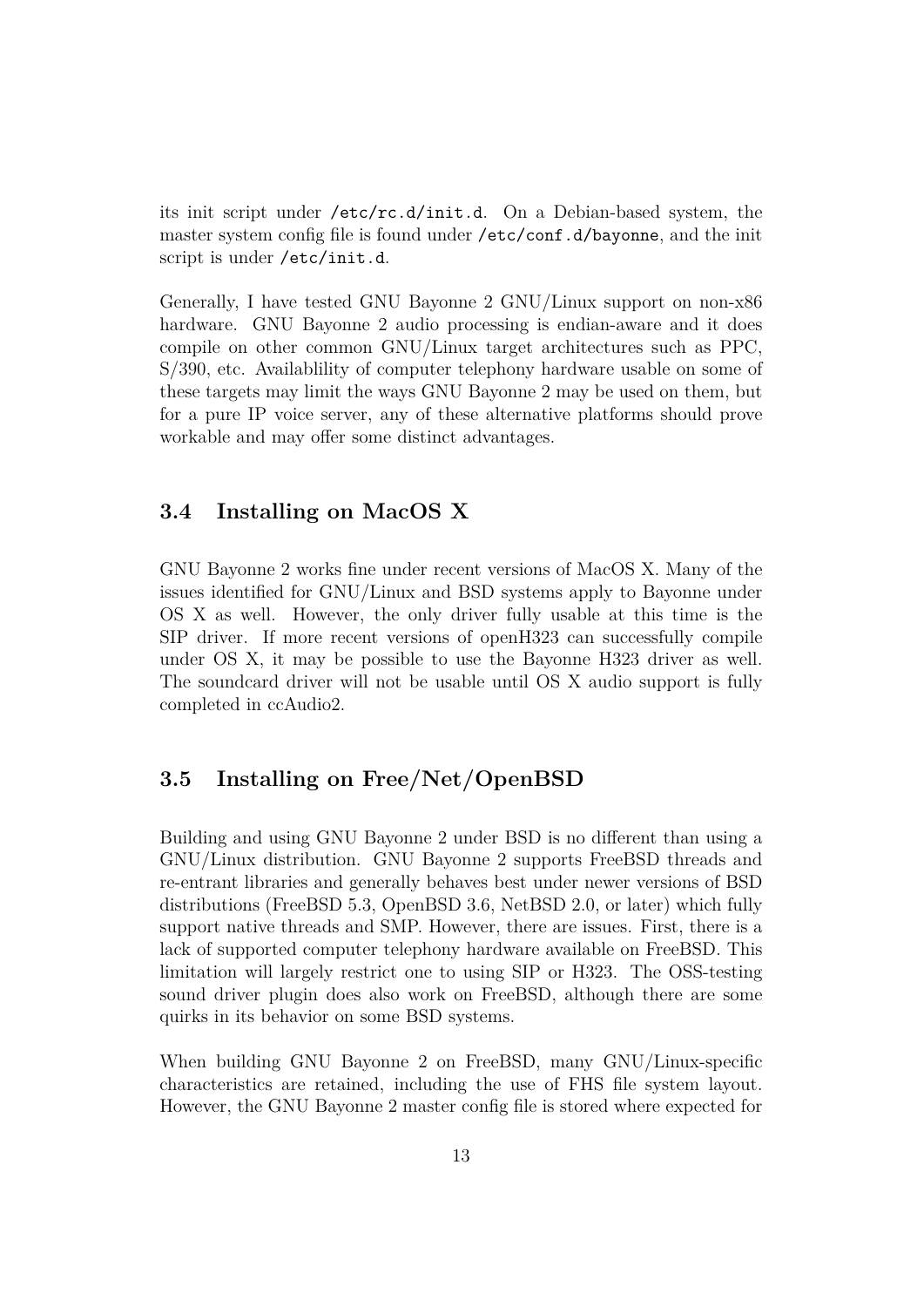FreeBSD, i.e. under /etc/defaults/bayonne.conf. In the future we will offer a bayonnerc init script.

## <span id="page-16-0"></span>**3.6 Installing on Solaris, AIX, HP/UX, etc.**

In theory at least, GNU Bayonne 2 should be able to compile and install under Sun Solaris, and make use of Solaris threading. In fact, any Unix target supported by POSIX threads (pthread, with or without SunOS extensions) should be able to be used, including such systems as IBM AIX, HP/UX, etc. In the case of HP/UX, GNU Bayonne 2 will likely be compiled by the HP C++ compiler. In practice, none of these platforms have been tested by me directly, although there have been reports of people successfully building GNU Bayonne 2 under Solaris for use with the Solaris port of the QuickNet LTAPI driver. If you have success with these platforms, or have specific patches to offer to make them work, I would be interested in knowing about this. It may also be true that GNU Bayonne 2 might happen to compile and/or run under UnixWare, although no effort has been made to establish this and no effort will be made to support that platform.

#### <span id="page-16-1"></span>**3.7 Installing on Microsoft Windows**

This would be covered in a separate manual to be included in the future with the CAPE installer.

#### <span id="page-16-2"></span>**3.8 Notes on SMP and multi-core systems**

To support very large port densities under GNU Bayonne 2, it is generally recommended to use SMP systems. GNU Bayonne 2 is already fully threaded and optimized for SMP use, although it can be tuned further to optmize SMP performance. In particular, some drivers offer the option of setting the number of parallel dispatch threads, with the default being just "1". These values should be increased in the appropriate config files for true SMP systems.

On many SMP-aware operating systems, memory allocation is still often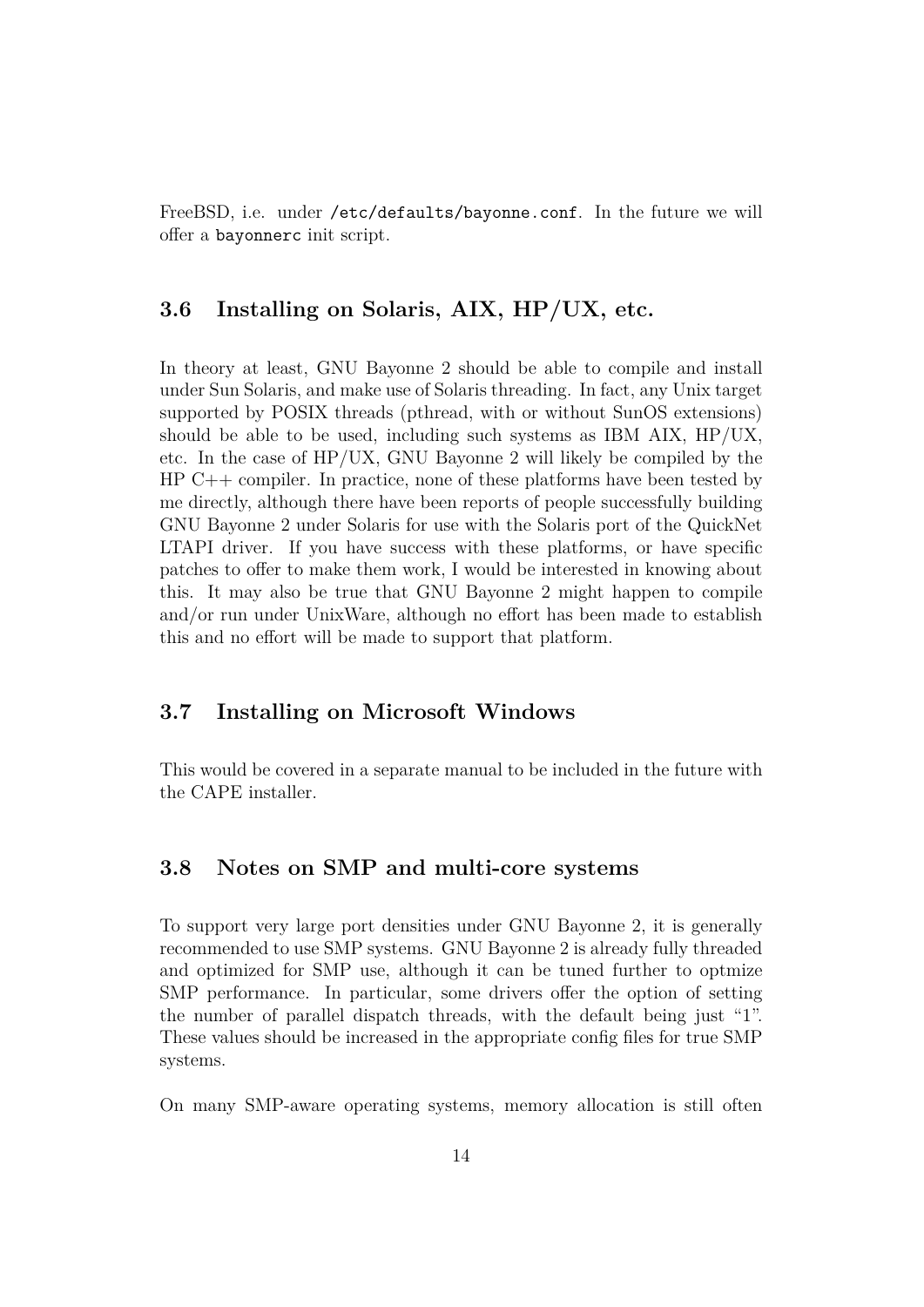singular, and this can lead to unnecessary lock delays. On AIX, this can be tuned by selecting multiple heaps, and this is the preferred method to use for GNU Bayonne 2 on that platform. Using a special SMP-optimized memory allocation library, such as "libhoard" is also recommended.

# <span id="page-17-0"></span>**4 Hardware Support**

When a GNU Bayonne 2 server is started, it will install support for a particular family of computer telephony hardware or IP telephony stack. This family is installed at runtime through a DSO plugin. When a driver for a given family of hardware is selected, this generally means that one or more computer telephony boards of that product family may be used.

Some GNU Bayonne 2 frameworks support multiple driver plugins and the use of multiple families of computer telephony cards in one running instance. This means you can, for example, install both SIP and Voicetronix hardware in the same machine, and have both running together in the same instance of the GNU Bayonne 2 framework. You may also be able to have different vendor cards on the same server if you start multiple instances of GNU Bayonne, with each instance started with a separate driver plugin. The default Bayonne application server only supports loading a single driver type into a running instance. Some alternative servers built on the framework will offer loading of multiple drivers to meet specific needs.

Many of the GNU Bayonne 2 drivers can not only support multiple boards of a given hardware family, but may also support mixing different types of boards from a given family of hardware together in a single running image. For example, one can use any combination of one or more supported analog and digital telephony cards from Intel/Dialogic with the Bayonne Intel/Dialogic driver in GNU Bayonne 2.

Some GNU Bayonne 2 driver plugins may only support one type of card installed in a given running instance of the server. The current GNU Bayonne 2 Voicetronix driver, for example, supports the use of either Voicetronix OpenSwitch12 or OpenLine4 cards, but not the use of both of these cards together in the same server. The exact limitations and range of hardware support are detailed in the subsection on each hardware family.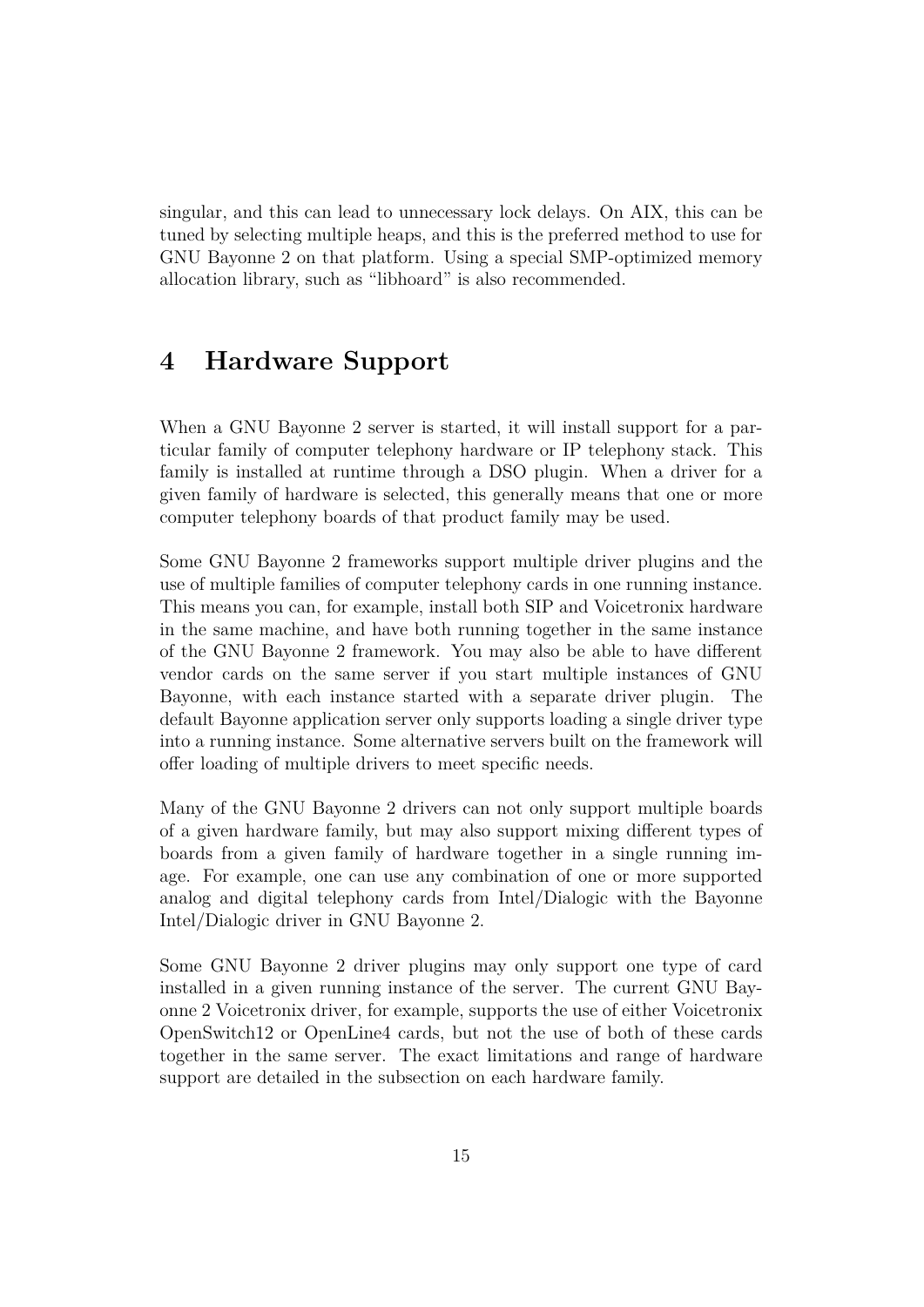# <span id="page-18-0"></span>**4.1 Using the OpenH323 driver**

First, you will need to install a modern distribution of OpenH323. This may be found at  $https://www.h323plus.org/$ . A version of OpenH323 > 12.0 and  $PWLib \geq 0.5$  should work. Earlier versions will not. You can compile and install each of these packages with make install to the default directory, and Bayonne will be able to find and use your OpenH323 configuration. It may be able to use other kinds of installation configurations as well.

Because there is no reliable means to auto-detect which version of OpenH323 is installed, and the entire Bayonne build process will halt if an older and unsupported version is found, OpenH323 support and auto-detection is now disabled by default in the Bayonne configure script. You will need to use "./configure --enable-openh323" to explicitly activate it. Since various versions of OpenH323, source builds, and pre-packaged distros of OpenH323 all use different methods for locating and configuring installation paths for OpenH323 libraries and includes, the auto-detect code found in the configure script may not be sufficient; two extra configure options also exist: --with-pwlibdir=path, and --with-openh323dir=path.

If you do all these things, and all the prerequisites are met, GNU Bayonne should compile. When using the --enable-openh323 option during the "configure" process, you will want to look for the line: "checking for openh323 libraries... found. If this appears in the output of configure, then probably everything is fine.

While current OpenH323 support is built around the standard OpenH323 distribution, Bayonne 2 will soon migrate to use Opal. From Opal we will also adapt IAX2 and perhaps an alternate SIP driver.

## <span id="page-18-1"></span>**4.2 Using the SIP driver**

*[The location of the source code was updated in 2017.]*

oSIP2 and eXosip can be downloaded from [https://ftpmirror.gnu.org/](https://ftpmirror.gnu.org/osip/) [osip/](https://ftpmirror.gnu.org/osip/) and <https://download.savannah.nongnu.org/releases/exosip/>, respectively.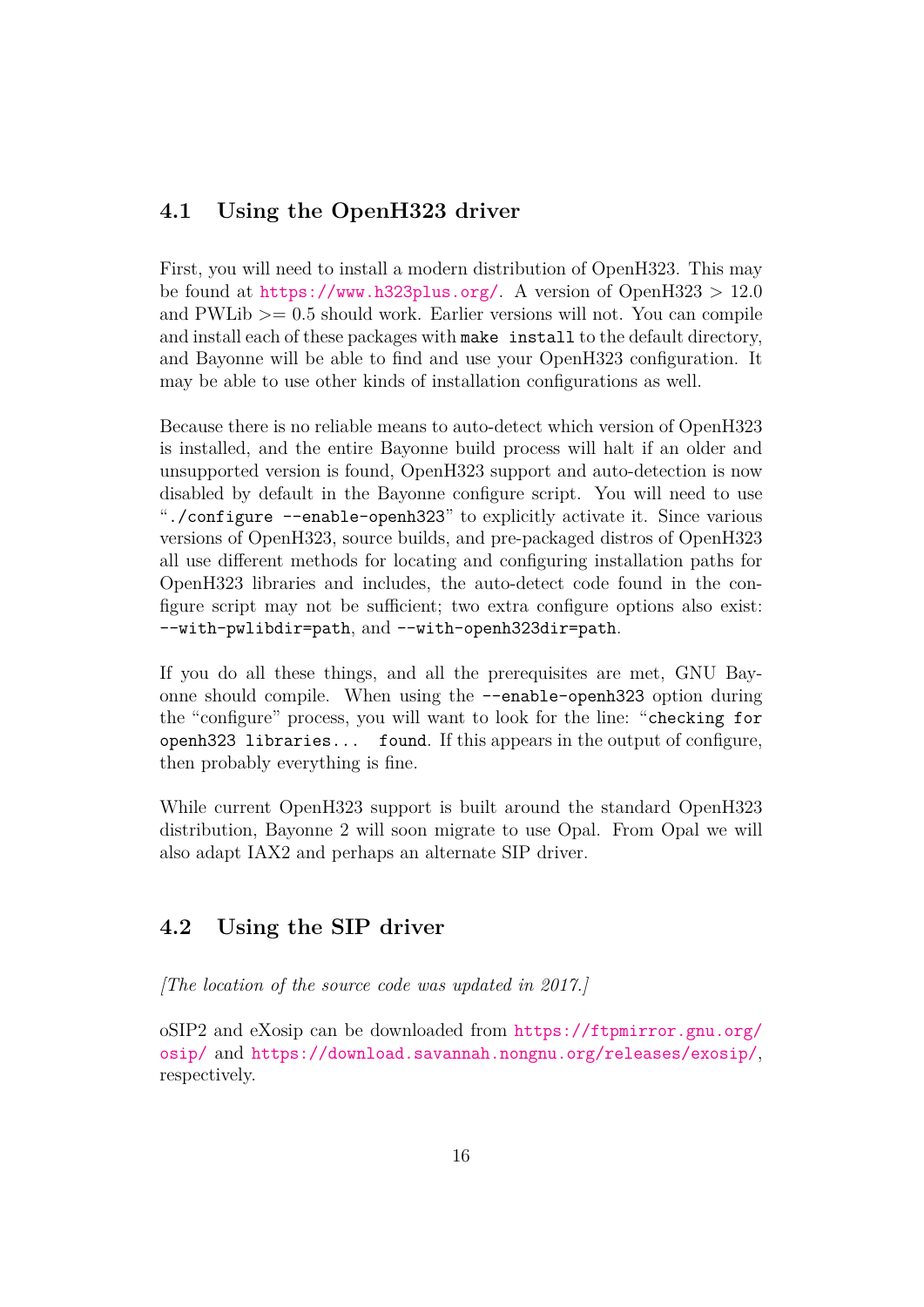You can also retrieve the development sources from Savannah as explained under "Building from development sources".

Next, go into the osip directory, and run the ./autogen.sh command. This will build the configure script. Now you can run ./configure, followed by make install.

Once oSIP2 is installed, go into the exosip directory, and run ./autogen.sh there. When you run configure, do so as "./configure --disable-josua". Now you should be able to do a make install. Finally, go (back) to the bayonne directory, and perform the configure and build steps there [\(2.3.4\)](#page-8-0).

#### <span id="page-19-0"></span>**4.3 Using Intel/Dialogic hardware**

GNU Bayonne 2 has been tested successfully with both Analog and Digital span voice processing cards from Intel. One or more Intel/Dialogic cards may be placed in a given server and used directly. Intel/Dialogic cards of different types may also be mixed together.

When multiple cards are used in a GNU Bayonne 2 server, it is necessary to interconnect the SC-bus cables accross all of your cards. GNU Bayonne also requires sufficient voice processing resources to be available for all the ports you wish to accept calls on concurrently. Voice processing can be shared between different cards over the SC-bus directly.

GNU Bayonne 2 supports a single driver for Intel/Dialogic hardware based on Intel/Dialogic Global Call services. This driver supports both analog cards and single or multi-span T1/E1 cards used on PRI circuits, and provides support for DM3 voice cards as well as older lines of Intel/Dialogic hardware. This driver can work with older releases of Intel/Dialogic runtime systems, but it is recommended that the latest, 5.1 (SP1) be applied and used under GNU/Linux with GNU Bayonne 2.

The driver supports automatic detection of your Intel/Dialogic hardware, and requires minimal configuration options in GNU Bayonne 2 using a single [dialogic] section in /etc/bayonne/drivers.conf. You are required to install a Dialogic driver/SDK kit.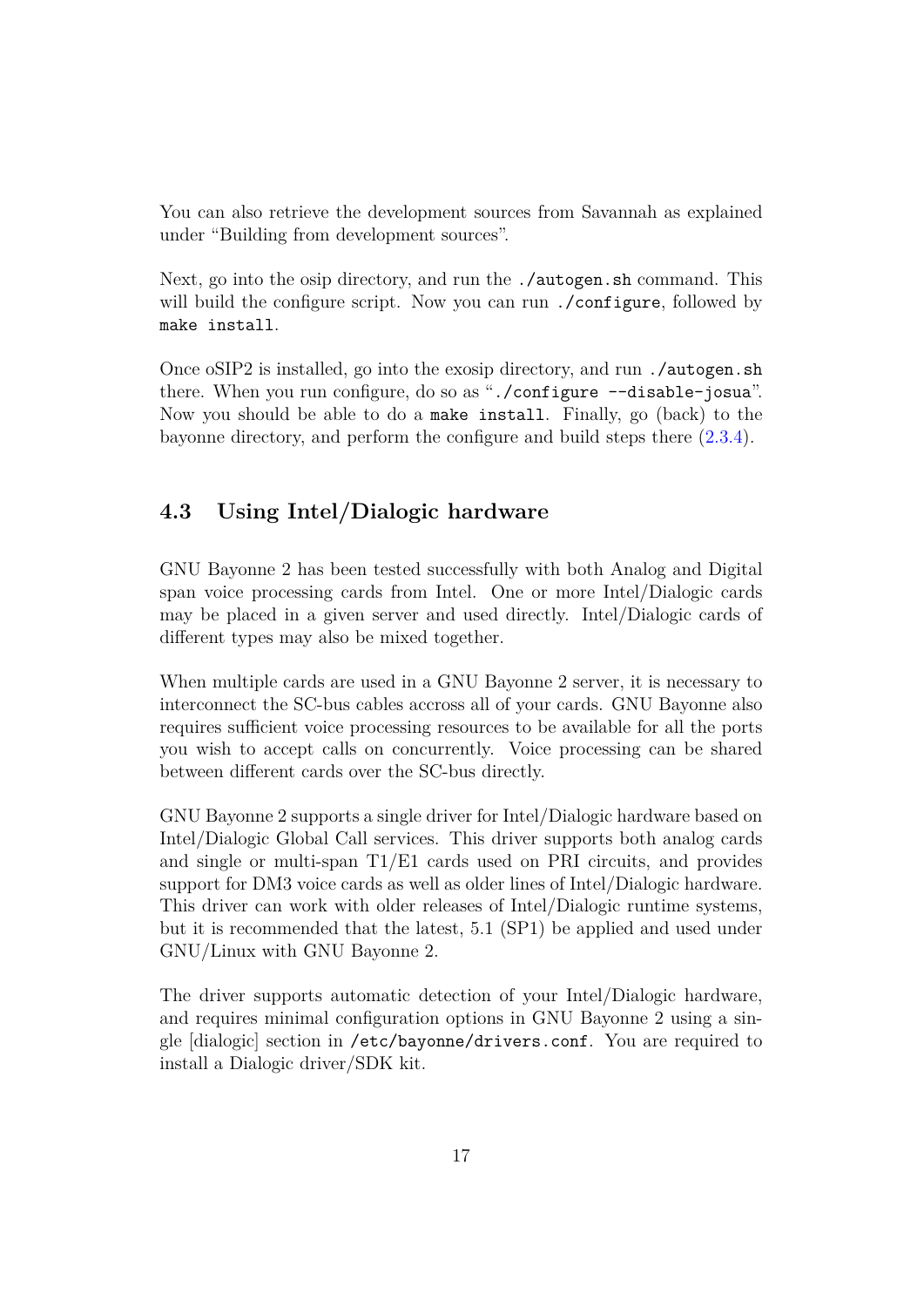#### <span id="page-20-0"></span>**4.3.1 Know your hardware**

The next section is meant to simplify the installation process for System Release 5.1 with Service Pack 1 (SP1) for GNU/Linux, with a separate section on DM3-based hardware. DM3-based cards can be used with the GNU Bayonne 2 Intel/Dialogic driver.

Before beginning the installation, it's crucially important to know what hardware you have and to verify that it's supported by this release. The list of supported hardware is in the Release Guide. Read it; know it. Furthermore, GNU Bayonne 2 requires that, whatever combination of hardware you use, sufficient voice resources are present. This means that if you use non-DSP span termination cards, you may need to also have SC-bus DSP resource cards in your system for a working configuration.

Basically, there are 2 different hardware families of Intel/Dialogic hardware – Springware and DM3. The Springware family has been around for a long time and includes everything from 2-port analog cards up through dual-span cards with 48 ports. The DM3 family begins at 48 ports per board and goes up from there.

The easiest way to tell the difference is to look at the model name on the card bracket sticker. All DM3 hardware will have a model name that starts with DM/ while Springware model names will start with plain  $D/$  (or MSI/ for the MSI cards). For instance, a Springware card might have a model name of D/480JCT-2T1 while a DM3 card might have a model name like DM/V480A-2T1. You get the drift.

There is an excellent FAQ which describes how to install the Intel/Dialogic runtime for GNU/Linux already, and I will not repeat this here. The key point, however, is that the current release of their driver requires the LiS streams package, and Intel/Dialogic recommends using LiS 2.13.16. Moreover, the driver and SDK are only certified for use with either RedHat 7.2 GNU/Linux with the 2.4.9-13 (or greater) kernel update, or RedHat 7.3 GNU/Linux with the 2.4.18-5 (or greater) kernel update RPM.

My own experience with the Intel Dialogic SDK's have suggested that it is far better to actually use LiS 2.14.6 or later, which are more stable than the deprecated and unsupported 2.13 beta series for LiS. Also, it has been said that any GNU/Linux distribution that is somewhat similar to these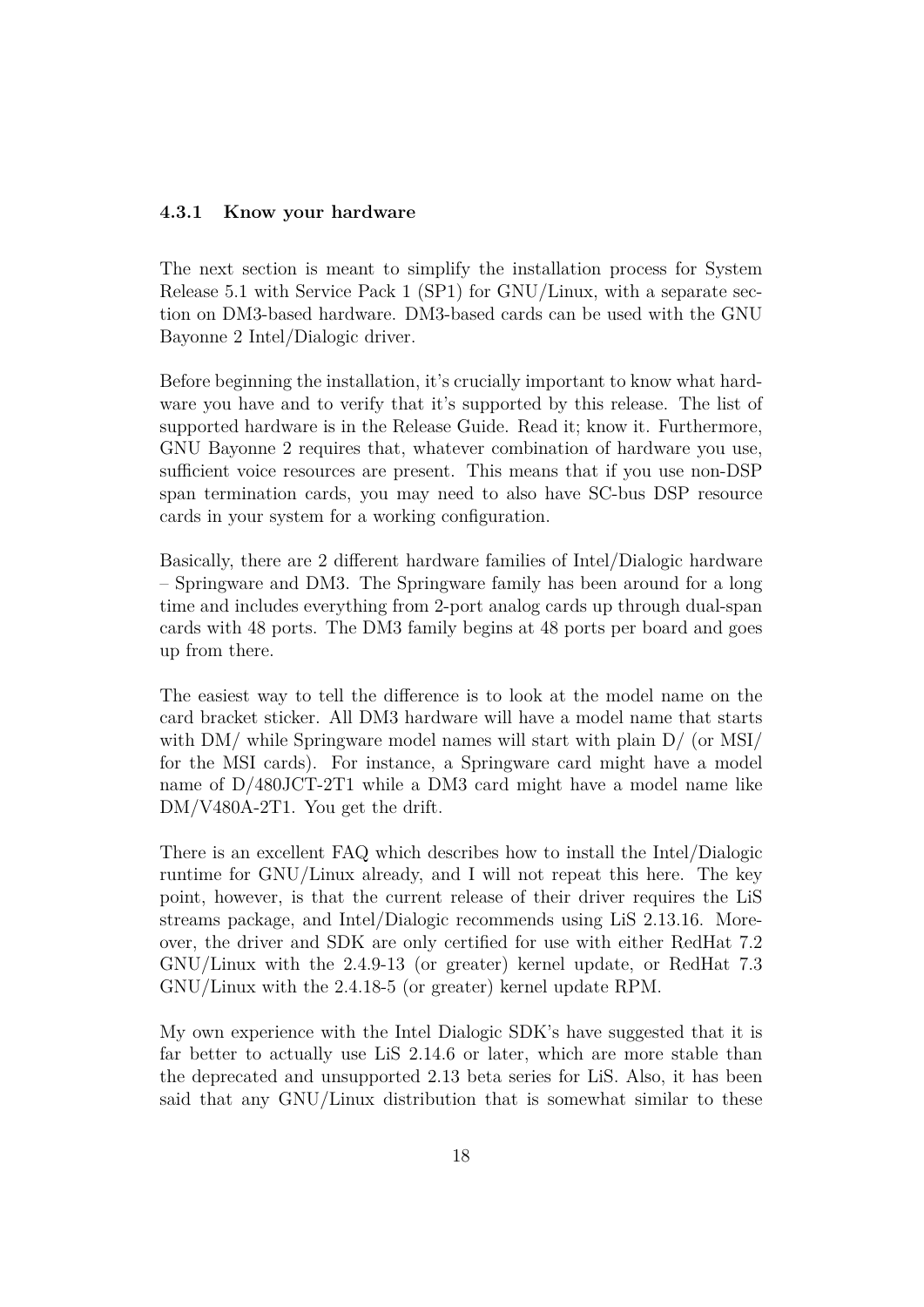RedHat releases may also work fine with a little extra work, including Debian (Woody?) and several Mandrake releases. However, you may try those at your own risk of a failed SDK install.

If you are installing DM3 hardware, please be aware that the configuration and installation of the SDK for this hardware requires some extra steps. In any case, if the installation is successful, you will be able to start your dialogic runtime environment by running "/etc/rc.d/init.d/dialogic start". If you try this, you have the hardware installed, and it initially fails, sometimes it helps to simply reboot the machine after installing their SDK.

Assuming the startup completes normally, your next step is to test your Intel/Dialogic hardware and SDK configuration. This is important to do before you try configuring and using GNU Bayonne 2 if you are inexperienced with Intel/Dialogic hardware. Very often we find many questions come up on the mailing list that are not Bayonne issues at all, and which could have been resolved simply by doing these tests before trying to get Bayonne to work with your configuration.

#### <span id="page-21-0"></span>**4.3.2 Testing your system**

The best/only way to test DM3 hardware is via the few DM3-capable demo programs that are included;

/usr/dialogic/demos/gc\_demos/gc\_basic\_call\_model, essentially.

You can run the test as follows:

```
# cd /usr/dialogic/demos/gc_demos
# vi gc basic call model.cfg
   # Edit this file to reflect the boards/channels/protocols
   # to be tested. If you don't get this setup right, it
   # won't work!!
```
# ./gc basic call model

If you get an error from gc\_Start(), reboot the system. There are some library dependencies that get resolved at boot time.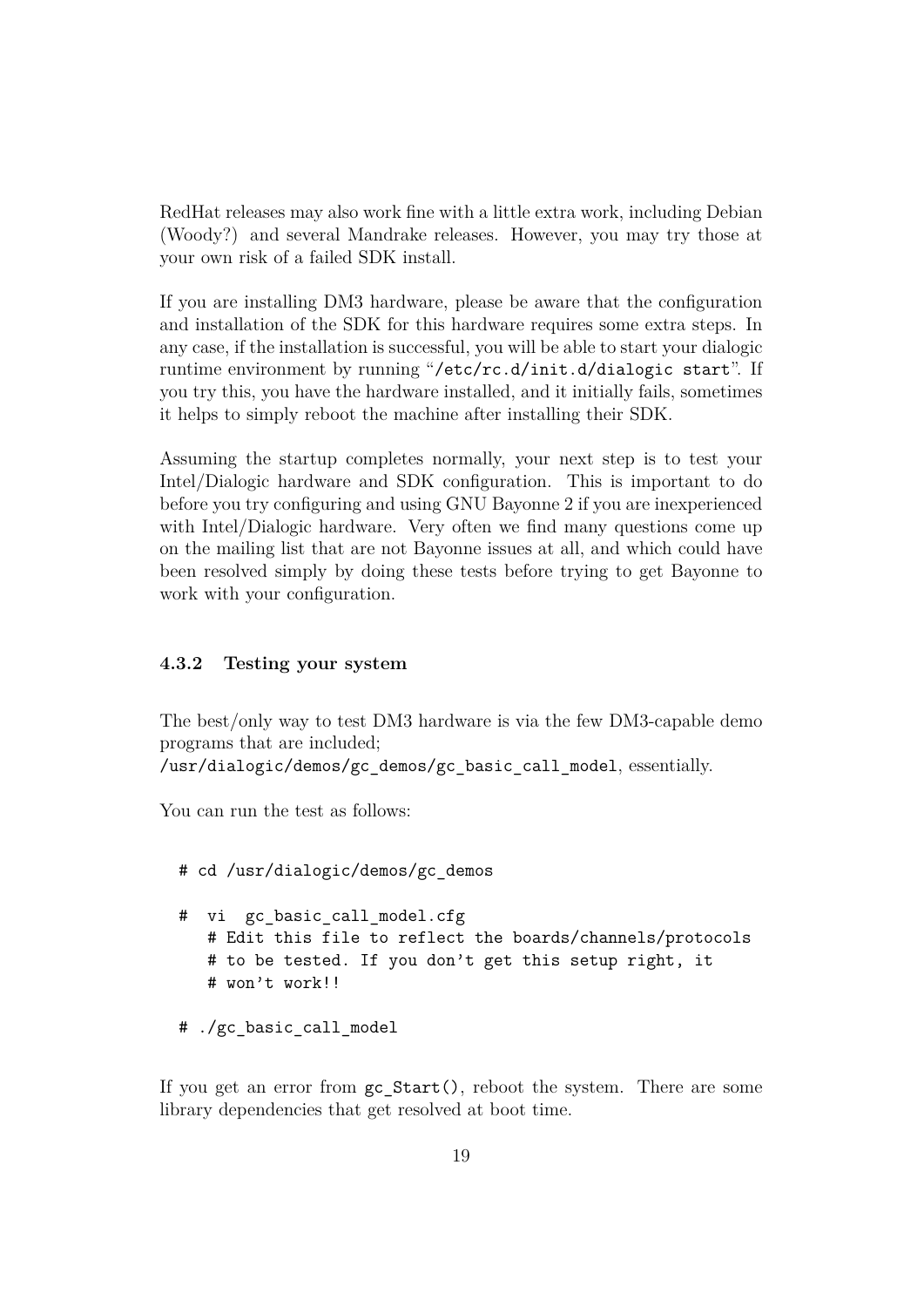The software furnished for testing Springware hardware is much broader and is really dependent on your hardware. Specifically, analog vs. digital, ISDN vs. robbed-bit, etc. However, you *can* (and should, actually) use the afore-mentioned gc\_basic\_call\_model program, which has the advantage of working with all hardware and all protocols.

Other programs are also available:

- pansr, which works with analog and robbed-bit T1 with immediate start protocol. It's located in /usr/dialogic/demos/dx\_demos. The source code is there and you should take a look at the command-line options as they need to be set right or, surprise!, it won't work.
- isdiag, a great PRI ISDN testing program in /usr/dialogic/bin.
- sampletest, a stripped-down version of isdiag, which is located in /usr/dialogic/demos/cc\_demos.

If you cannot get Bayonne to run with your Springware hardware, please, first test that your system is really working, that your carrier spans are really configured correctly, etc., and try these programs before requesting help on the Bayonne mailing list.

#### <span id="page-22-0"></span>**4.3.3 Driver options**

In order to fully utilize all of GC, you'll need to download the latest protocol package. So, if you are using the GlobalCall driver, you may as well get that now. *[In 2017, this package is obsolete. It used to be available from http://support.dialogic.com/releases/protocols/GCProtocols30/index.htm.]*

We assume that, at the time of GNU Bayonne 2 release, the Bayonne Global-Call driver will support full auto-detection of Intel/Dialogic cards. However, you still need to specify the protocols that are being used by digital span cards as part of the [dialogic] section of /etc/bayonne/drivers.conf. To understand how this works, we should review how Intel/Dialogic names line protocols.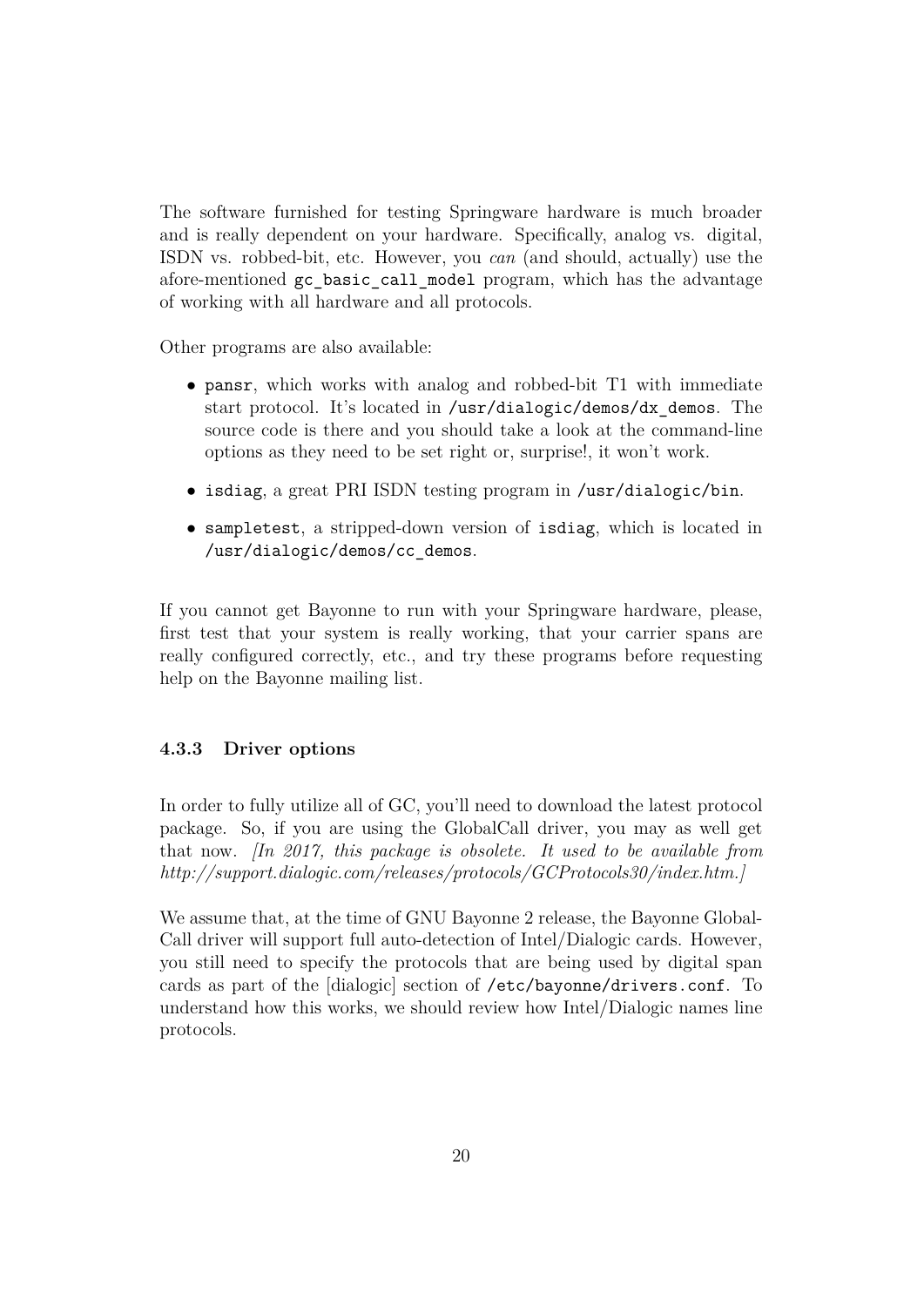## <span id="page-23-0"></span>**4.4 Using Voicetronix hardware**

The Voicetronix driver supports two types of Analog DSP computer telephony cards (OpenLine4 and OpenSwitch12) made by Voicetronix ([http:](http://www.voicetronix.com.au) [//www.voicetronix.com.au](http://www.voicetronix.com.au)). Both cards use the same driver, which may be downloaded directly from the Voicetronix site.

Download the latest driver, something like vpb-driver-2.2.24.tar.gz. Untar it to a directory, such as, say, /usr/src/vpb. Enter the directory you have unpacked the driver in and perform a "make OSTYPE=linux". This will build the Voicetronix card driver for your machine.

The first problem you will find is that the Voicetronix driver requires the Linux kernel sources to be installed on your machine. You must install these, and then perform a "make menuconfig" in your Linux source directory to ensure there is at least a default build configuration.

Assuming you do this, and then return to compile the Voicetronix driver again, you will find that, on at least some GNU/Linux distributions, it will still not compile. This is because most current 2.4-based systems assume that the kernel sources are referenced through /usr/src/linux-2.4, and the Voicetronix driver simply assumes /usr/src/linux. What I typically do is modify Voicetronix Makefile so that the kernel include path matches up correctly for current distributions. You can do this, or just create an extra symlink under /usr/src/linux.

Assuming you are able to compile the source, you should then perform a "make OSTYPE=linux install". This will install the kernel driver modules, an include file, and a link library. Unfortunately, the vpb package chooses to install the vpb link library (libvpb.a) under /usr/local/lib, and the include file (vpbapi.h) under /usr/include. I suggest moving both either to /usr or to /usr/local, as Bayonne may fail to find or properly build Voicetronix support, depending on what prefix it is configured for, if these are mixed up this way.

Next, you will need to install the Voicetronix kernel modules. This can be done with the insmod command. If you have OpenLine4 cards, then you need only perform an "insmod vpb". If you have the OpenSwitch12 card, you will also need to perform an "insmod vpbhp". These drivers will be shown in the kernel, and you will need to find out what major device numbers they are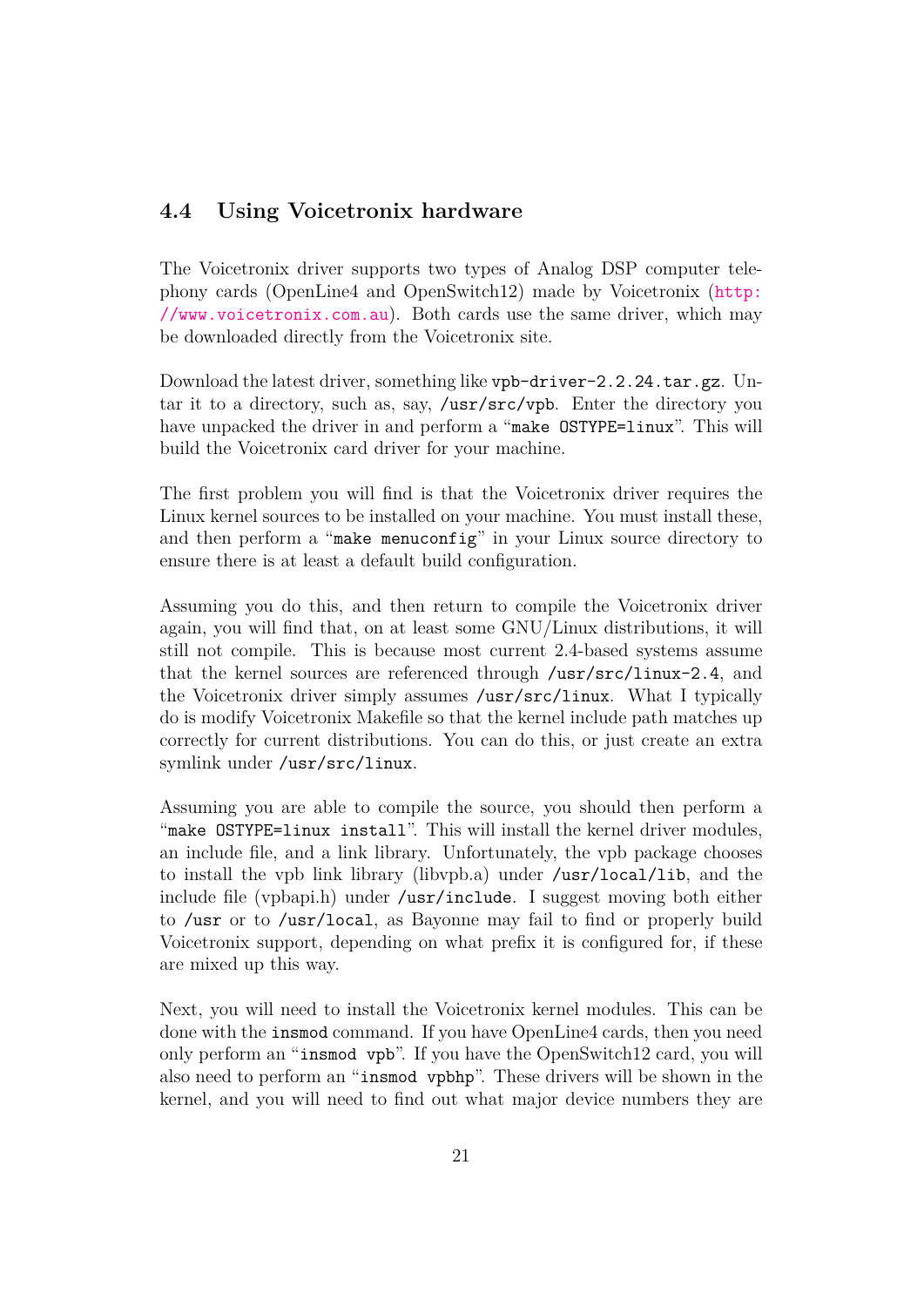using from /proc/devices.

Once you determine the major device numbers, you must create device nodes. If the vpb device is "254", for example, you will create 4 device nodes: "mknod /dev/vpb0-3 c 254 0-3". You should set the file permissions for these devices to enable the userid that you will run the Bayonne server under to access them. Ordinary user accounts can access and use Voicetronix hardware if you choose appropriate permissions to enable this. What I typically do is create a separate "bayonne" entry in /etc/groups, and selectively add specific user accounts to that group. You can then create your device nodes under the bayonne group and give that group rw privileges to the device. If you have an OpenSwitch12 card, you will also need to create a device node for /dev/vpbhp0 using the device's major number.

If you are using the VoiceTronix OpenSwitch series of cards, you will need to specify VPB\_MODEL=V12PCI in your environment. The current driver will autodetect the number of ports and cards you have in your system, but it will not allow you to mix OpenSwitch and OpenLine cards in the same machine.

#### <span id="page-24-0"></span>**4.4.1 About the OpenSwitch12 card**

The OpenSwitch12 card is a complete PBX on a single board. This allows you to directly plug analog telephone stations into the card and use them as internal extensions, as well as plug your incoming analog phone lines to it. The OpenSwitch12 is a full-length PCI card. Some tower cases now being made choose to extend drive bays down the entire length of the case. These cases will not accept a full length PCI card and you will not be able to fit an OpenSwitch12 card in them. As with all PBX cards, you need to follow the vendor's instructions to avoid damaging your phone service and your card. Specifically, we would not want to plug a trunk line into a station port.

Another issue you will find with the OpenSwitch12 card is that the card must operate on a separate and unshared IRQ vector. If you install your card and insert the vpbhb driver module, you will see in /proc/interrupts what IRQ your card is using. If it is using an IrQ that is not used by any other device, then, after inserting the driver, you will see the number of interrupts incrementing in /proc/interrupts each time you check it. If this is not happening, but the device is listed, along with any other device that also is using the same IRQ, then your card will simply not function.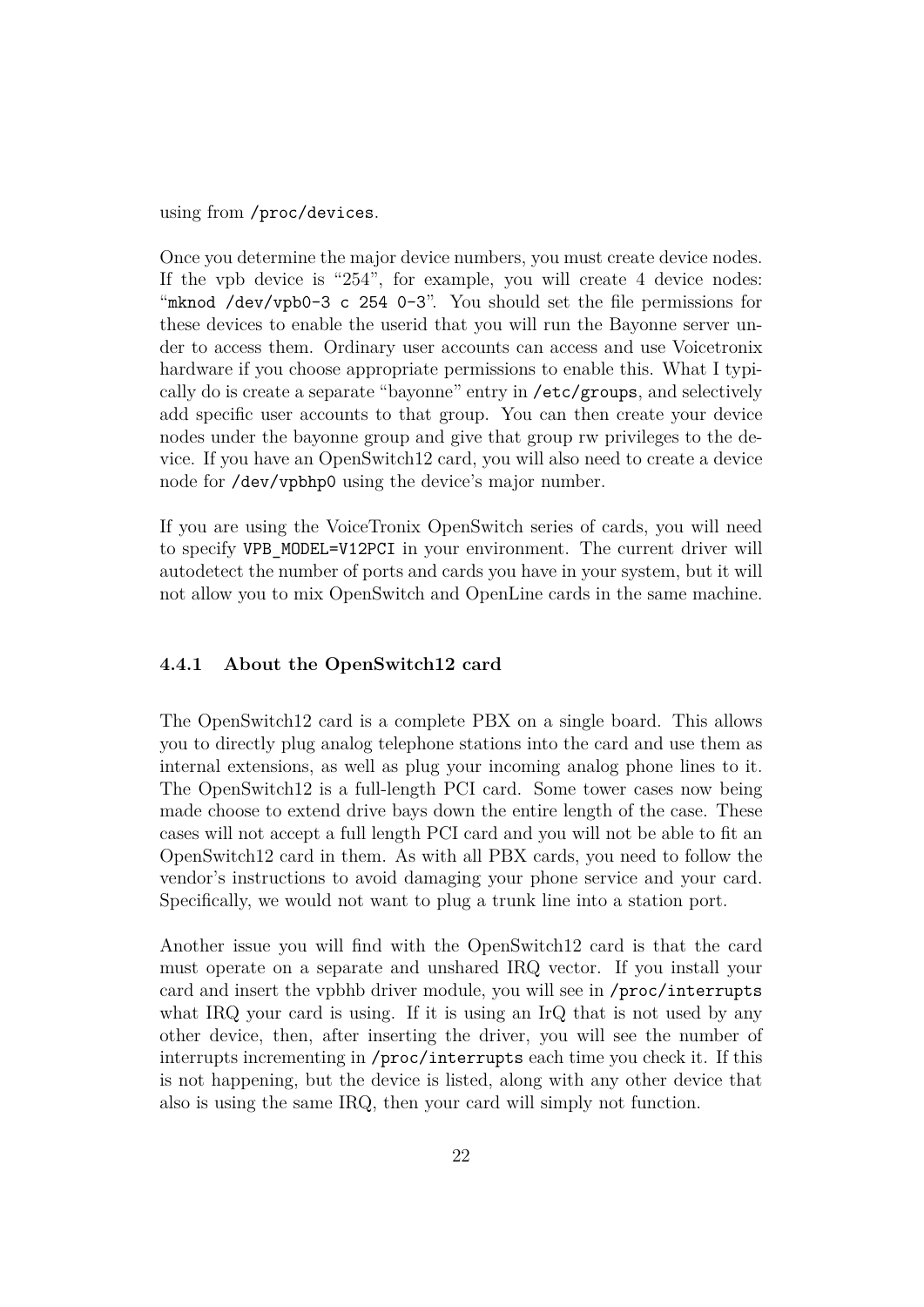The simplest way I found to get around this problem was to disable the serial ports, and then use the plug-and-play BIOS to force the PCI slots to use the IRQ range of the serial devices (IRQ 3 and 4). Most motherboard-based resources tend to start from IRQ 10, although other PCI cards will also do this to share IRQ's. Unfortunately, the OpenSwitch12 card does not share.

The card can be configured to operate either as a 12 port analog DSP telephony card, as a card with 4 telephone extensions and 8 phone lines, as a card with 8 telephone extensions and 4 phone lines, or as a card which supports plugging in analog telephones on all 12 ports. This use is configured by a set of onboard jumpers which are labeled on the card. Some of these configurations allow for failover, where, if the card is inactive or the server dies, the first 4 trunk ports are connected to the first 4 analog telephone stations. Here is the common jumper setting:

*Standard setup:* JS1, 2, 5, 6 and H1-H16 are jumpered so that Bank A, 0..7 are set as station; Fail-Over is enabled: H27-34 are jumpered.

Next you will need to make cables for your card. Each of the 3 RJ-45 ports on the back of the Voicetronix card supports 4 telephone lines.Take a look at the connectors on the back of the card. Since you probably have your card in your PC, here is some info on the connectors on the back (labeled on the circuit board J1, J2, and J3):

J1 is furthest from the PCI slot J2 is in the middle J3 is closest to the PCI slot

The Readme.OpenSwitch12 document describes the OS12 pinout in the "Port Wiring" section. There it is explained that physical connectors J1 and J2 are Bank A. Connector J3 is bank B. Bank A is always ports 0 through 7, and Bank B is always ports 8 through 11.

 $J1 =$  ports 0..3 of Bank A  $J2 =$  ports 4..7 of Bank A  $J3 =$  ports 8..11 of Bank B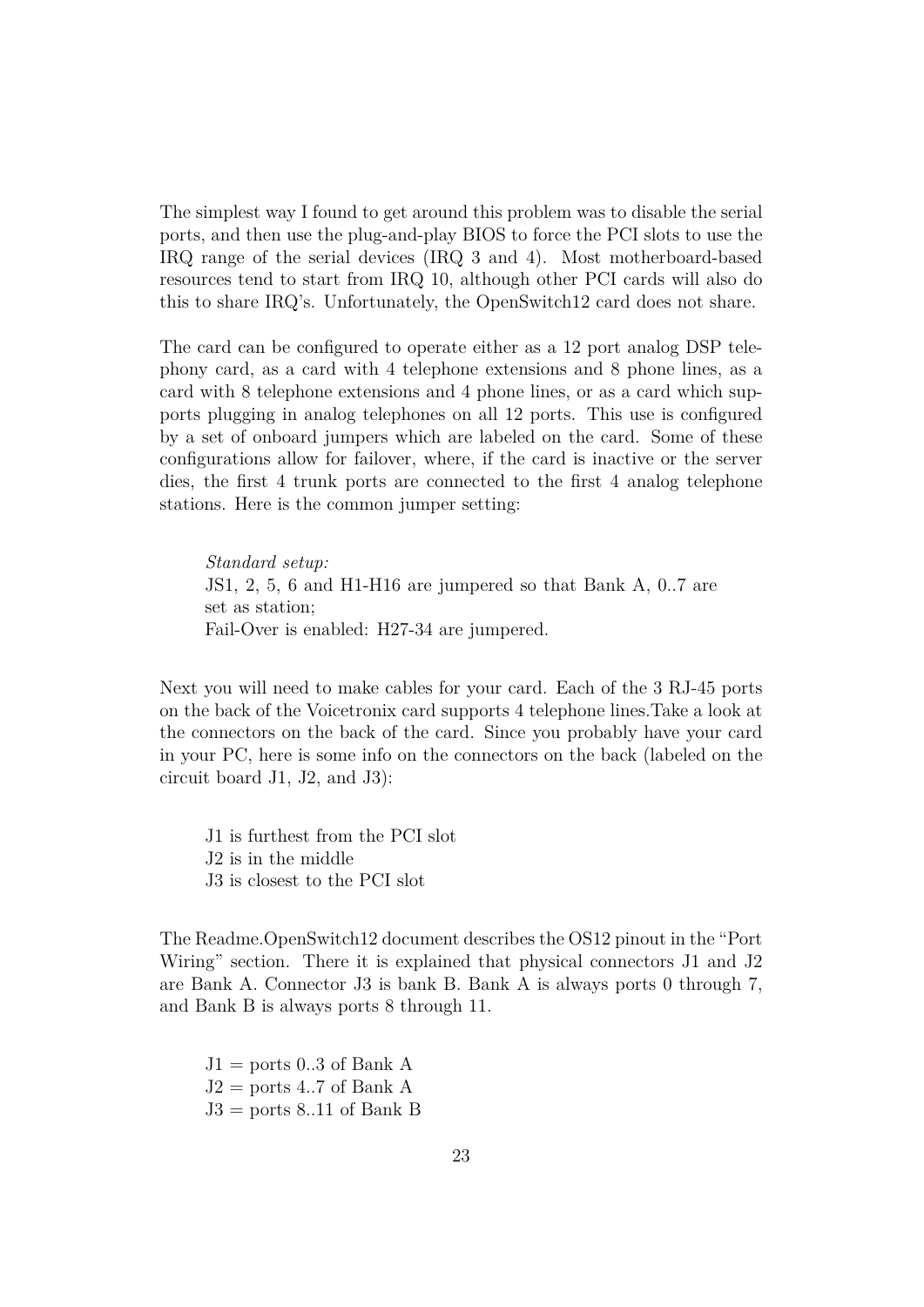Harken back to the jumpering section, and we can safely say that we have jumpered the four ports closest to the PCI slot to be trunk ports (the phone company lines get connected here.)

If the tab of an RJ45 is pointing down (you are looking at the conductor side), and the head is flush against your palm, pin 1 is biologically proximal to your wrist, and pin 8 is distal. That is, pin 8 is away from you.

#### <span id="page-26-0"></span>**4.5 CAPI4Linux and GNU Bayonne**

#### <span id="page-26-1"></span>**4.6 Using soundcards**

While soundcards are not actually "computer telephony" hardware, they can also be used with GNU Bayonne 2. This can be very useful since one can develop, debug, test, or even to some extent demonstrate common GNU Bayonne 2 applications without having computer telephony hardware physically installed on the machine you are using. This is particularly useful in larger development environments where not every hacker has a production server with what might be expensive computer telephony hardware sitting on their desk or available for their exclusive use. Support for using soundcards is built by default, and Bayonne can be started with the soundcard driver by passing the --test soundcard option to the bayonne command.

When GNU Bayonne 2 is used with a soundcard, it will always execute in the foreground rather than as a background daemon. The keyboard will act as a telephone keypad and can be used to simulate DTMF key interactions. The spacebar can be used to start the application you are demoing under the soundcard driver, and the "H" key can be used to simulate a caller hanging up. You can use CONTROL-C or "D" to shutdown Bayonne.

GNU Bayonne 2 uses /dev/dsp to operate the soundcard, and may not work correctly with some broken soundcards that only support fixed (44.1khz) sample rates. Otherwise, it should work on any GNU/Linux machine that one is able to get sound working on. Support exists for soundcard audio on Microsoft Windows as well. The OS X soundcard support is currently broken, but this is a ccAudio2 library issue.